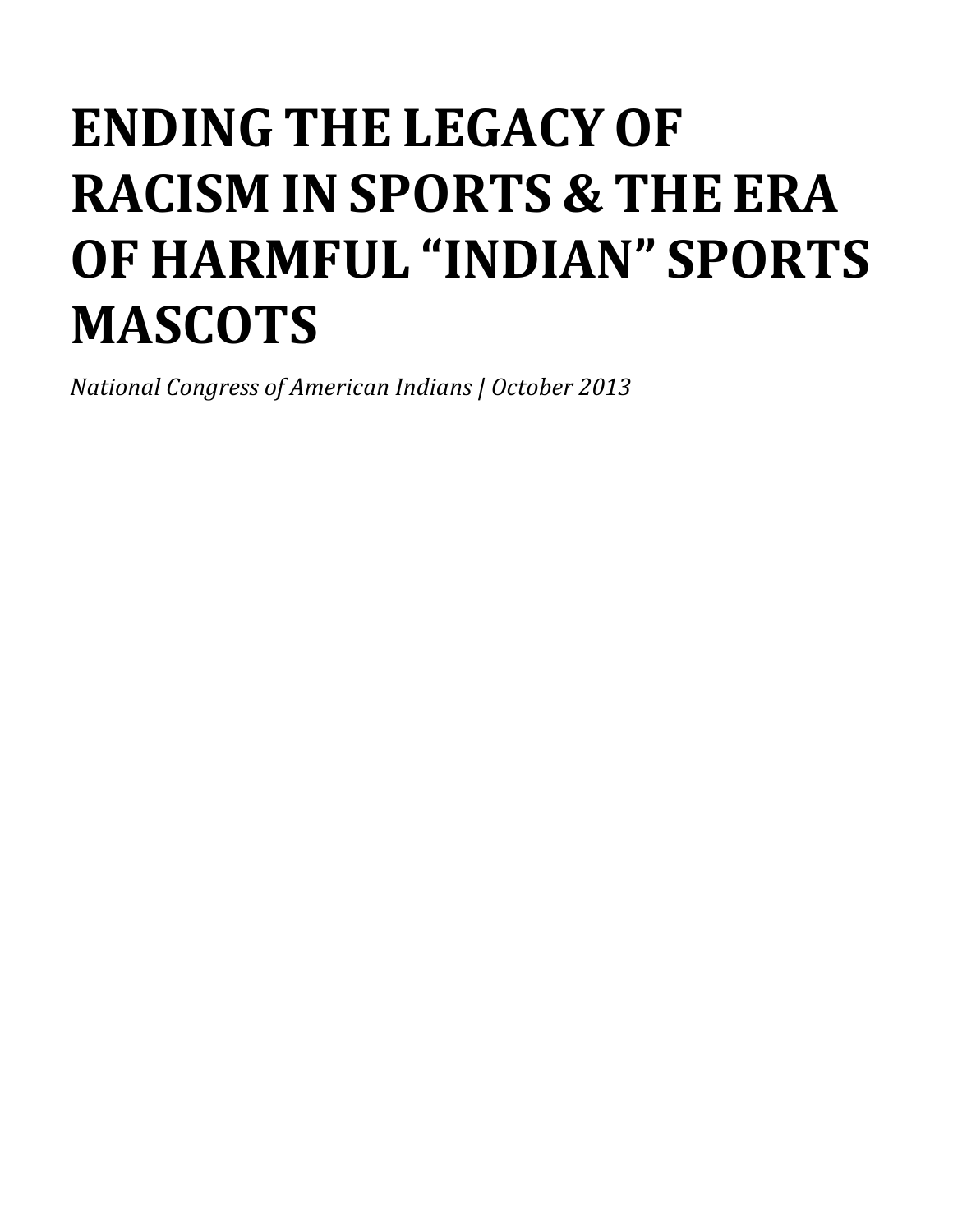## E*XECUTIVE SUMMARY* **ENDING THE LEGACY OF RACISM IN SPORTS & THE ERA OF HARMFUL "INDIAN" SPORTS MASCOTS**

"Indian" sports brands used by professional teams were born in an era when racism and bigotry were accepted by the dominant culture. These brands which have grown to become multi-million dollar franchises were established at a time when the practice of using racial epithets and slurs as marketing slogans were a common practice among white owners seeking to capitalize on cultural superiority and racial tensions.

Over the last fifty years a ground swell of support has mounted to bring an end to the era of racist and harmful "Indian" mascots in sports and popular culture. Today, that support is stronger than ever. Rooted in the civil rights movement, the quest for racial equality among American Indian and Alaska Native people began well before the National Congress of American Indians (NCAI) established a campaign in 1968 to bring an end to negative and harmful stereotypes in the media and popular culture. While these advances have been positive, equality still remains elusive in everyday life for Native peoples.

Native peoples remain more likely than any other race to experience crimes at the hands of a person from another race. Native youth experience the highest rates of suicide among young people. With studies showing that negative stereotypes and harmful "Indian" sports mascots are known to play a role in exacerbating racial inequity and perpetuating feelings of inadequacy among Native youth, it is vital that all institutions—including professional sports franchises—re-evaluate their role in capitalizing on these stereotypes.

Since 1963, no professional teams have established new mascots that use racial stereotypes in their names and imagery. In 2005, the National Collegiate Athletic Association (NCAA) established an extensive policy to remove harmful "Indian" mascots. There has also been a strong trend to remove harmful "Indian" mascots at the high school level, including 28 high schools that have dropped the "R" word as their mascot's name. Hundreds of tribal nations, national tribal organizations, civil rights organizations, school boards, sports teams, and individuals have called for the end to harmful "Indian" mascots.

Yet, contrary to industry best practices, calls for name changes by tribal nations and Native peoples, and a sea change at the youth, amateur, collegiate, and professional sports levels, a number of professional sports leagues and teams have opted to retain harmful "Indian" brands, rather than truly honor Native peoples. The most discussed in the media of late has been the Washington football team, which uses the term "Redsk\*ns." <sup>1</sup> This derogatory name was created in 1932 – while the federal "Civilization Regulations" were still in place, confining Native people to reservations, banning all Native dances and ceremonies, confiscating Native cultural property and outlawing much of what was traditional in Native life. That also was the year before owner George Preston Marshall instituted what would become a 13-year league-wide ban on African-American players from the NFL. (The Washington football team did not integrate until 30 years later, when Marshall was forced to do so).

The following document outlines the position of NCAI, the nation's oldest, largest, and most representative American Indian and Alaska Native advocacy organization, which has a clear position against derogatory and harmful stereotypes of Native people—including sports mascots—in media and popular culture. The information provided also includes historical and contemporary background information on "Indian" sports mascots and the widely supported efforts to end the era of harmful and racist mascots.

This document focuses primarily on the NFL's Washington football team, which is currently engaged in a trademark lawsuit brought by Native youth. The document reviews the link between the name of the team and a legacy of racism established by the team's owner George Preston Marshall. More importantly, the document outlines why this issue is directly tied to racial equity and social justice and calls on professional sports organizations such as the National Football League and other professional sports leagues and affiliated businesses to bring an end to the era of harmful "Indian" sports mascots.

 $\overline{\phantom{a}}$ 

 $1$  Due to the deeply offensive nature of the name of the Washington football team, this paper renders the team name as "Redsk\*ns" or the "R Word" throughout.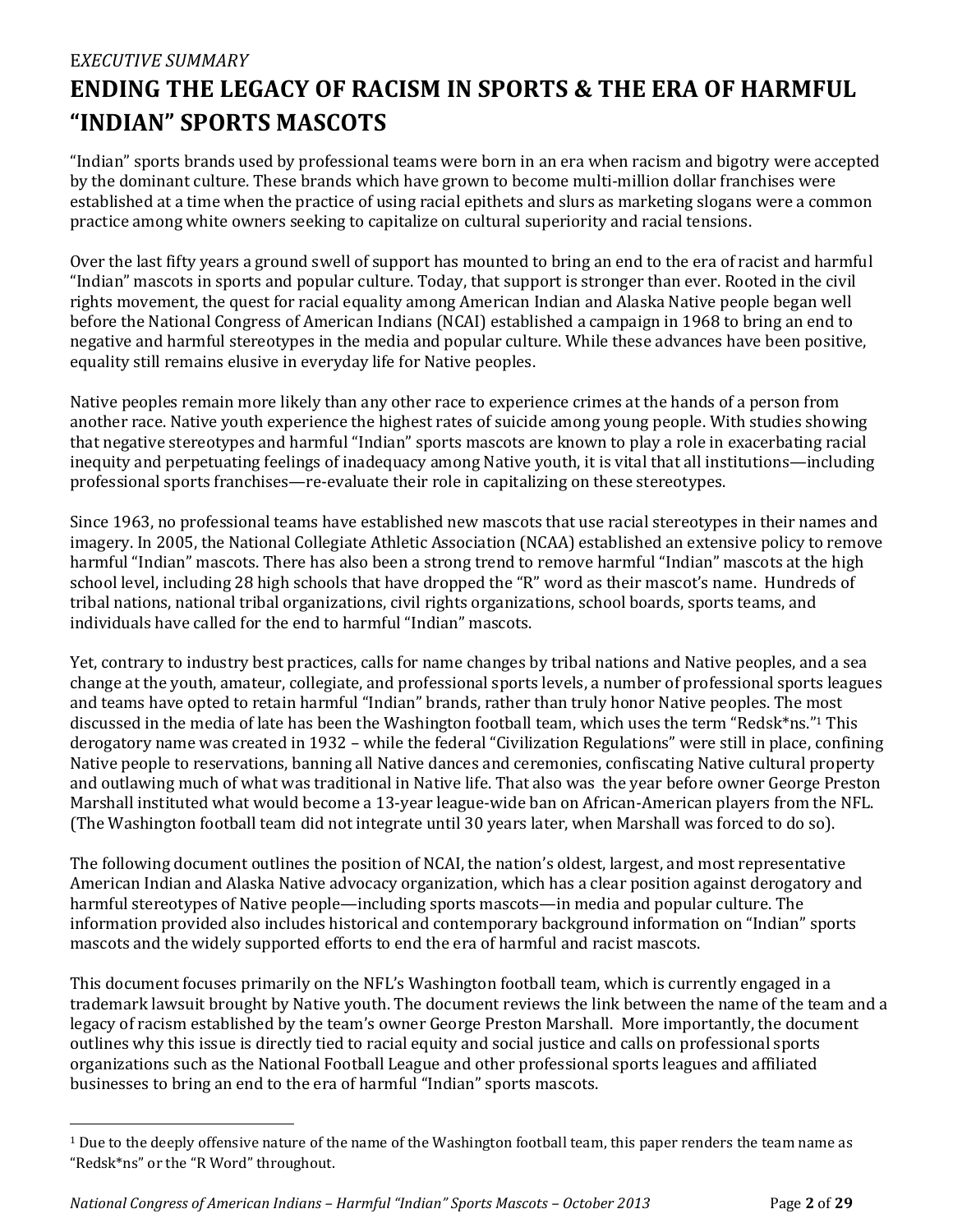# **TABLE OF CONTENTS**

|       | I. HARMFUL "INDIAN" MASCOTS AND NEGATIVE IMPACTS                                                                                                       | 5  |
|-------|--------------------------------------------------------------------------------------------------------------------------------------------------------|----|
| II.   | ENDING HARMFUL MASCOTS - A NATIONAL PRIORITY FOR 45 YEARS                                                                                              | 6  |
| III.  | NATIONAL COLLEGIATE ATHLETIC ASSOCIATION (NCAA) POLICY<br>ON HOSTILE AND ABUSIVE MASCOTS                                                               | 7  |
| IV.   | STATE POLICY POSITIONS ON HARMFUL MASCOTS IN SCHOOLS                                                                                                   | 8  |
| V.    | PROFESSIONAL SPORTS AND HARMFUL MASCOTS                                                                                                                | 9  |
| VI.   | WASHINGTON FOOTBALL TEAM - ENDING A LEGACY OF RACISM                                                                                                   | 10 |
| VII.  | HARMFUL MASCOTS: RACIAL EQUITY AND SOCIAL JUSTICE                                                                                                      | 16 |
| VIII. | <b>REFERENCES</b>                                                                                                                                      | 18 |
|       | APPENDIX A - TIME LINE OF RACE & CHANGE - THE WASHINGTON FOOTBALL TEAM<br>APPENDIX B - TIMELINE OF SELECTED COLLEGE/UNIVERSITY MASCOT NAME CHANGES AND | 18 |
|       | OTHER IMPORTANT EVENTS ADDRESSING "INDIAN" MASCOTS                                                                                                     | 20 |
|       | APPENDIX C - 2009 US SUPREME COURT AMICUS BRIEF SUPPORTERS                                                                                             | 22 |
|       | APPENDIX D - GROUPS WITH RESOLUTIONS TO END HARMFUL MASCOTS                                                                                            | 23 |
|       | APPENDIX E - GROUPS SUPPORTING END TO HARMFUL MASCOTS                                                                                                  | 23 |
|       | <b>END NOTES</b>                                                                                                                                       | 27 |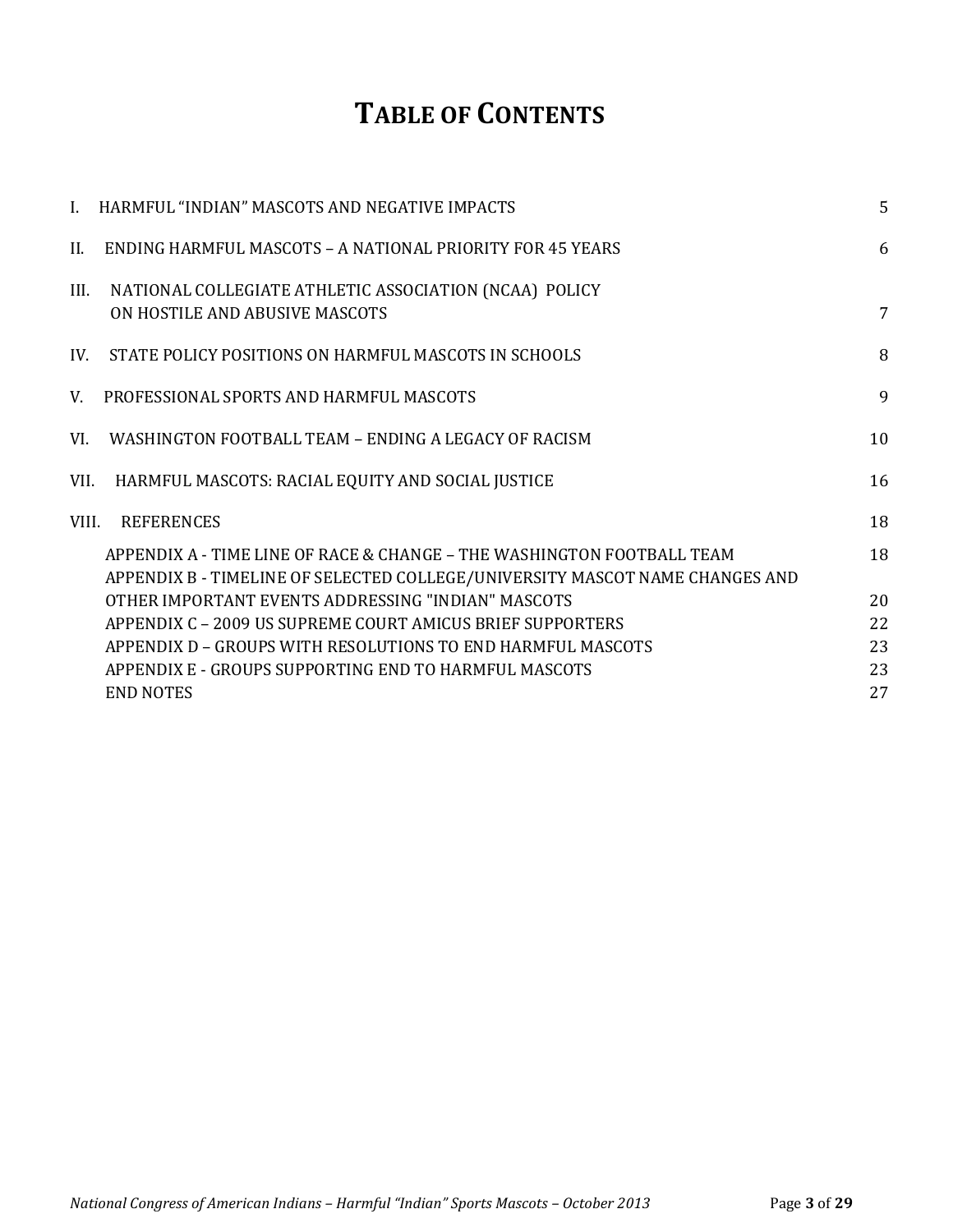*"Our nation was born in genocide when it embraced the doctrine that the original American, the Indian, was an inferior race. Even before there were large numbers of Negroes on our shores, the scar of racial hatred had already disfigured colonial society.* 

*From the sixteenth century forward, blood flowed in battles of racial supremacy. We are perhaps the only nation which tried as a matter of national policy to wipe out its indigenous population. Moreover, we elevated that tragic experience into a noble crusade.* 

*Indeed, even today we have not permitted ourselves to reject or to feel remorse for this shameful episode.* 

> *Our literature, our films, our drama, our folklore all exalt it."*

*–* **Rev. Dr. Martin Luther King, Jr.,** *Why We Can't Wait* , 1963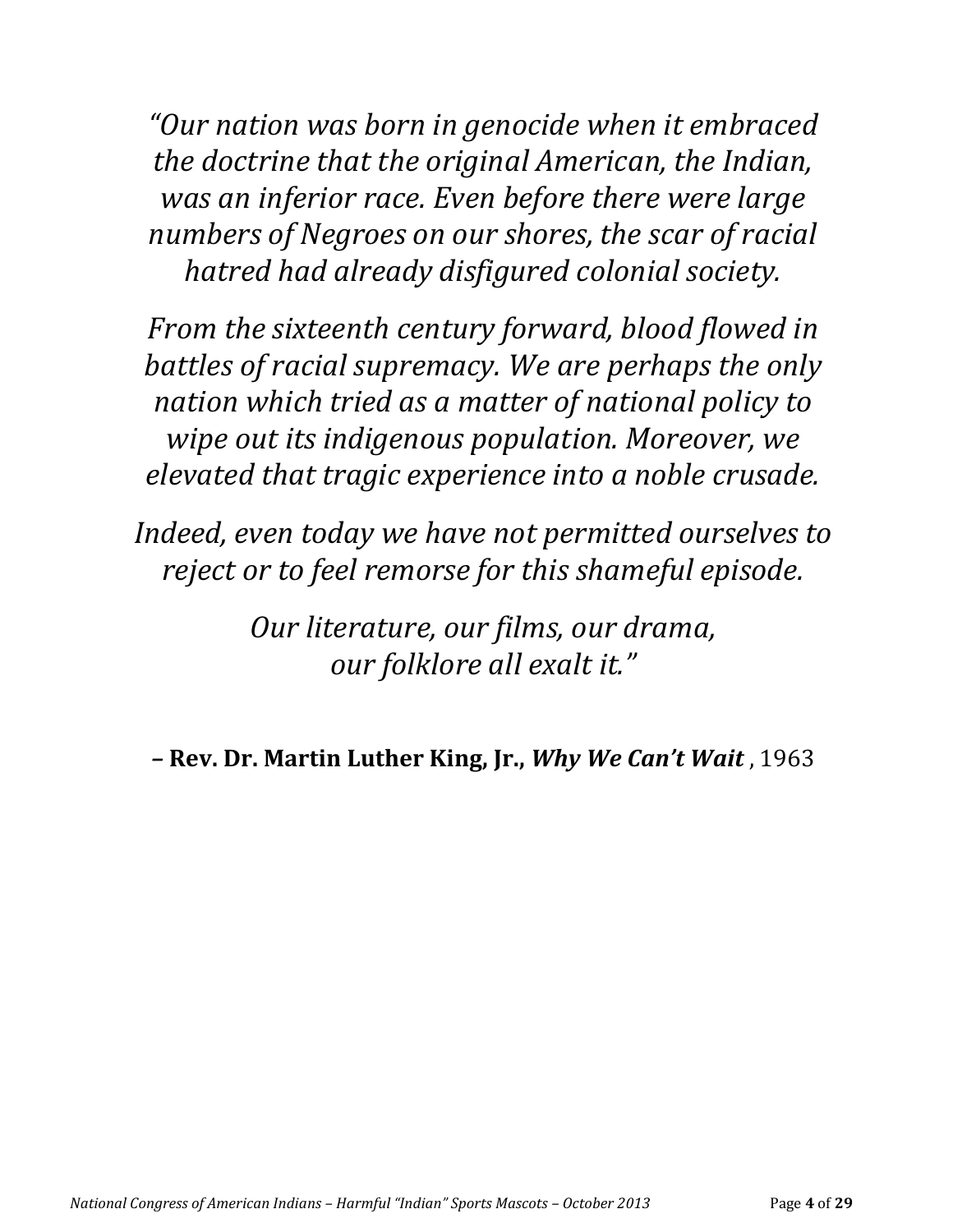## **I. HARMFUL "INDIAN" MASCOTS AND NEGATIVE IMPACTS**

American Indian and Alaska Native peoples and governments are central members of and contributors to North American society – with over 566 federally recognized tribes, all of which are sovereign nations – with lands located within the borders of 34 states. Over 5.2 million American Indian or Alaska Native people were counted in the 2010 Census representing close to 2 percent of the US population. In total, tribal governments are the second largest landowner in the United States and exercise jurisdiction over lands that would make Indian Country the size of the fourth largest state in the nation.

The use of racist and derogatory "Indian" sports mascots, logos, or symbols, is harmful and perpetuates negative stereotypes of America's first peoples. Specifically, rather than honoring Native peoples, these caricatures and stereotypes contribute to a disregard for the personhood of Native peoples. Efforts to end harmful "Indian" mascots are rooted in an attempt to achieve social justice and racial equity across all parts of American society.

Widely consumed images of Native American stereotypes in commercial and educational environments slander, defame, and vilify Native peoples, Native cultures, and tribal nations, and continue a legacy of racist and prejudiced attitudes. In particular, the 'savage' and 'clownish' caricatures used by sports teams with "Indian" mascots contribute to the "savage" image of Native peoples and the myth that Native peoples are an ethnic group 'frozen in history.' All of which continue to plague this country's relationships with Native peoples and perpetuate racial and political inequity.

Harmful and negative stereotypes also have a damaging impact on Native young people. Of today's American Indian and Alaska Native population, those under the age of 18 make up 32 percent, and Native youth under the age of 24 represent nearly half, or 42 percent, of the entire Native population.

Empirical evidence in a 2004 study by Dr. Stephanie Fryberg, a preeminent cultural and social psychology scholar and an enrolled member of the Tulalip Tribes in Washington state, showed that the use of American Indian-based names, mascots, and logos in sports have a negative psychological effect on Native peoples and positive psychological consequences for European Americans. <sup>1</sup> Additionally, Fryberg has concluded that these mascots have negative effects on race relations in the United States.

When exposed to these images, the self-esteem of Native youth is harmfully impacted, their self-confidence erodes, and their sense of identity is severely damaged. Specifically, these stereotypes affect how Native youth view the world and their place in society, while also affecting how society views Native peoples. This creates an inaccurate portrayal of Native peoples and their contributions to society. Creating positive images and role models is essential in helping Native youth more fully and fairly establish themselves in today's society.

The rate of suicide among American youth is highest for Native young people at 18 percent, which is twice the rate of the next highest of 8.4 percent among non-Hispanic white youth. Suicide is particularly prevalent among young Native men, who commit suicide at a rate that is up to five times higher than that of young Native women.<sup>2</sup> Where the "invisibility" of Native peoples and a lack of positive images of Native cultures may not present a major issue for many Americans, it poses a significant challenge for Native youth who want to access and maintain a foundation in their Native cultures and languages.

The intolerance and harm promoted by "Indian" mascots have very real consequences. The alarmingly high rates of hate crimes against Native people indicates a need to take immediate action in a number of areas, including the removal of harmful images and education of the general public to diffuse additional hateful activity against Native peoples. According to Department of Justice analysis, "American Indians are more likely than people of other races to experience violence at the hands of someone of a different race."<sup>3</sup> In Fryberg's study, findings show that Native stereotypes lead to a boost in self-esteem for non-Natives, specifically European Americans; "American Indian social representations were associated with lower self-esteem for American Indians and higher self-esteem for European Americans."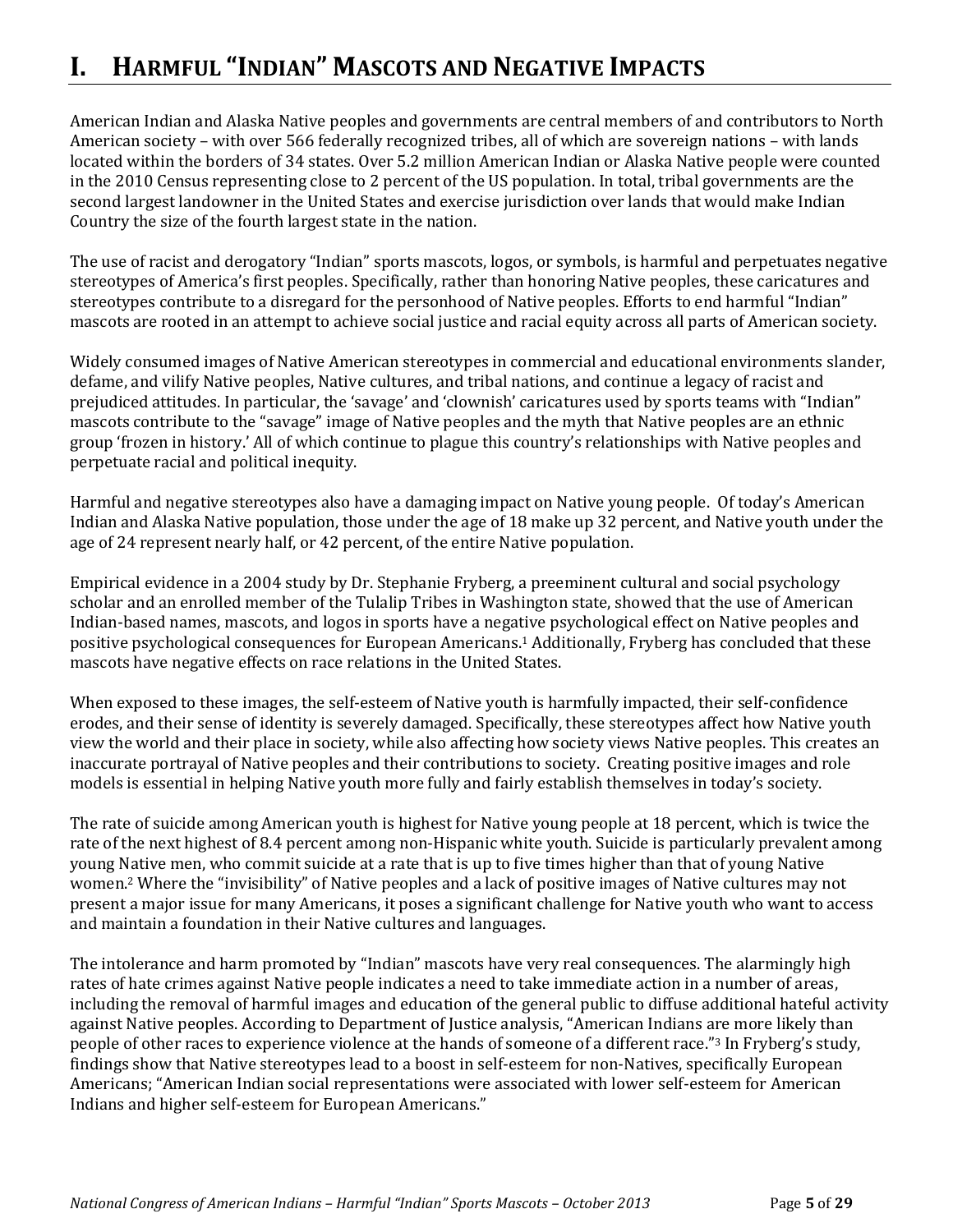## **II. ENDING HARMFUL MASCOTS – A NATIONAL PRIORITY FOR 45 YEARS**

NCAI, the nation's oldest, largest, and most representative American Indian and Alaska Native advocacy organization has a long-standing, firm position against the use of "Indian" stereotypes as mascots, logos, and symbols in various sports, commercial, and cultural institutions. These harmful and archaic depictions must be ended. Since 1968, with the establishment of an organizational campaign to end harmful stereotypes, NCAI has contributed to the development of a diverse and large coalition of institutions over the last 45 years, including tribal governments and tribal members, all of whom support the elimination of stereotypical Native American images and team names.

As these stereotypes continue to be perpetuated by national and local media and popular culture, Native youth—the fastest growing segment of the Native population—are at an increased risk of harm, both selfinflicted and by those who are non-Native. NCAI's position to end negative and harmful stereotypes is directly linked to our ongoing efforts to build a healthy and nurturing environment for Native youth to flourish and become the next generation of leaders and Native citizens.

The organization has passed a number of resolutions on the issue, specifically in 1993 calling on the Washington football team to end the use of the team's name and in 2005 in support of the NCAA ban on "Indian" mascots, nicknames, and imagery in postseason play. 4

Along with the hundreds of tribal governments who make up NCAI, opposition to these sports stereotypes has been declared by national and regional tribal organizations, individual tribal governments, state governments, agencies, organizations, and companies—all of whom have taken official positions or actions in support of ending harmful mascots. They have been joined by large numbers of civil rights, education, youth advocacy, mental health, religious, and other national organizations which have taken formal positions against harmful mascots. As a result of ongoing education and advocacy, in total, two-thirds or over 2,000 "Indian" references in sports have been eliminated during the past 35 years. Nearly 1,000 still remain today.<sup>5</sup>

Echoing the objections of many organizations throughout the country – such as the NAACP and National Education Association – in 2001 the US Commission on Civil Rights concluded that Native American references in sports "whether mascots and their performances, logos, or names, are disrespectful and offensive to American Indians and others who are offended by such stereotyping" and "are particularly inappropriate and insensitive in light of the long history of forced assimilation that American Indian people have endured in this country."<sup>6</sup>

This position is shared by an overwhelming number of national organizations, including the:

- **American Psychological Association,** which passed a resolution calling for the immediate retirement of American Indian mascots and imagery, citing potential negative effects it may have on the mental health and psychological behavior of American Indian people<sup>7</sup>; and
- **American Sociological Association,** which called for the discontinued use of Native American nicknames, logos and mascots in sports, stating that "social science scholarship has demonstrated that the continued use of Native American nicknames, logos and mascots in sport harm Native American people in psychological, educational, and social ways."<sup>8</sup>
- **National Association for the Advancement of Colored People (NAACP)** 1999 Resolution "BE IT FURTHER RESOLVED that the national NAACP call upon all professional sports teams and public and private schools and universities currently using such names and images to reject the use of Native Americans and all historically oppressed people and their cultural traditions, as sports mascots and symbols and affirm their commitment to respect racial and cultural inclusion in all aspects of their institutions;…"<sup>9</sup>

*For a full list of organizations that have endorsed the elimination of "Indian" mascots and images in sports, see Appendices D and E.*

*National Congress of American Indians – Harmful "Indian" Sports Mascots – October 2013* Page **6** of **29**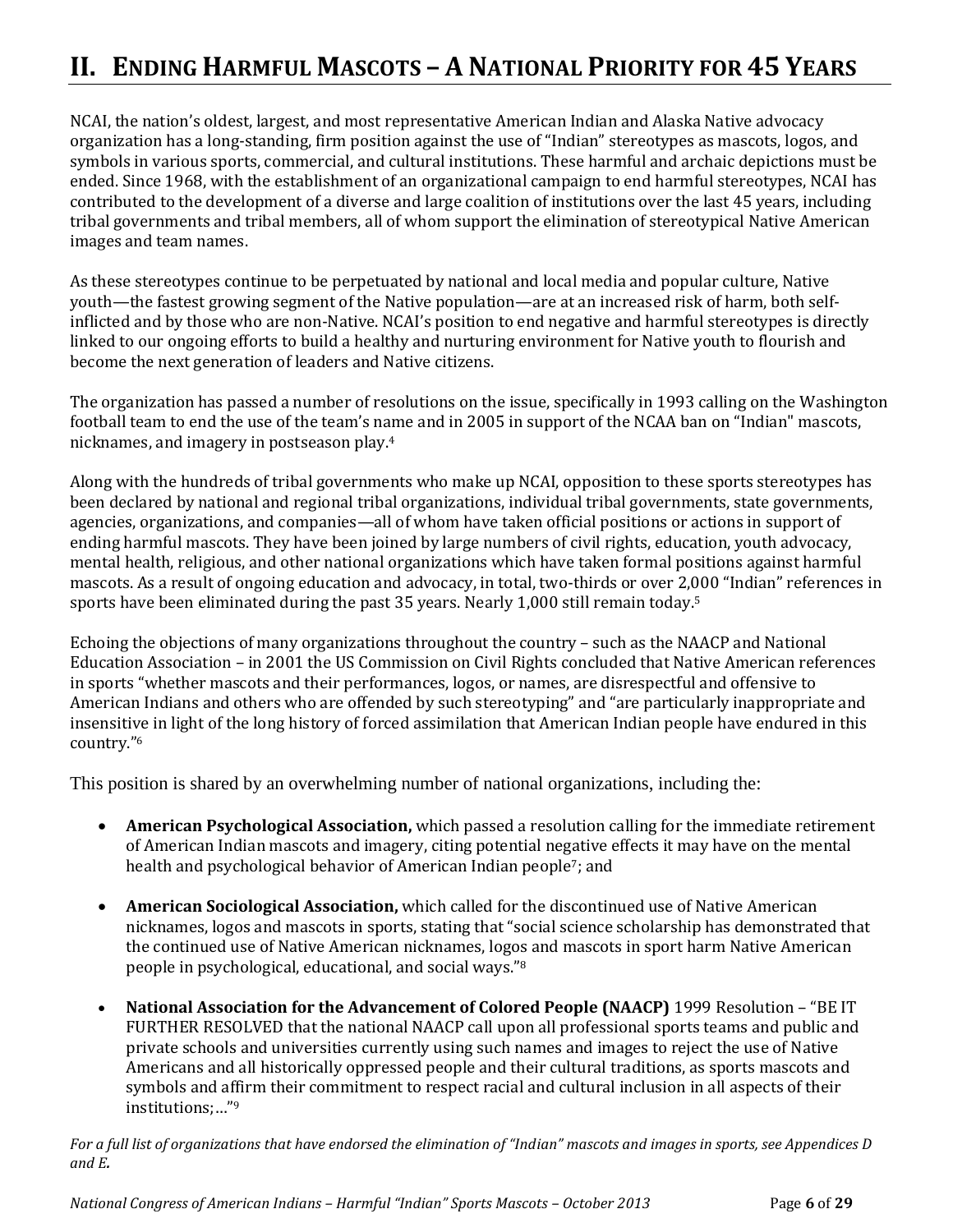## **III. NATIONAL COLLEGIATE ATHLETIC ASSOCIATION (NCAA) POLICY ON HOSTILE AND ABUSIVE MASCOTS**

*"The NCAA objects to institutions using racial/ethnic/national origin references in their intercollegiate athletics programs...As a national association, we believe that mascots, nicknames or images deemed hostile or abusive in terms of race, ethnicity or national origin should not be visible at the championship events that we control."* **- NCAA President Myles Brand, 2005**

In 2005, the NCAA Executive Committee established its policy "prohibiting colleges or universities with hostile or abusive mascots, nicknames or imagery from hosting any NCAA championship competitions."<sup>10</sup> In 2005, NCAI passed a resolution in support of the NCAA ban on "Indian" mascots, nicknames, and imagery in postseason play, including the namesake exception policy.<sup>11</sup> The NCAA's policy took effect February 1, 2006.

Upon announcing the policy, the NCAA's Executive Committee also "strongly suggested that institutions follow the best practices of institutions that do not support the use of Native American mascots or imagery. Model institutions include the University of Iowa and University of Wisconsin, who have practices of not scheduling athletic competitions with schools who use Native American nicknames, imagery or mascots."<sup>12</sup>

Additionally, the Committee suggested that institutions should review their publications and written materials for hostile and abusive references and remove those depictions, which is the current policy of the NCAA National Office.

#### *NCAA "NAMESAKE EXCEPTION"*

The NCAA's namesake exception allows universities to keep their Native American nicknames and imagery if it is based on a particular tribe and have the permission to do so by the respective tribe. In 2005 the NCAA approved a namesake exception process;

"…by which colleges and universities subject to restrictions on the use of Native American mascots, names and imagery at NCAA championships will be reviewed…

One primary factor that will be considered is if documentation exists that a 'namesake' tribe has formally approved of the use of the mascot, name, and imagery by the institution." 13

The Florida State University "Seminoles," the University of Utah "Utes," and the Central Michigan University "Chippewas" were taken off the list after the local namesake tribes expressed support for their respective mascots and logos. The University of North Dakota did not receive an exemption for its Fighting Sioux name after it was determined that there was insufficient namesake support from local tribes. The University dropped the name in 2012 after more than two-thirds of voters in North Dakota voted against a state referendum to keep the name.<sup>14</sup>

As stated in NCAI's resolution on the matter, the organization supports individual tribes, universities, and sports teams working together in ways that are respectful of tribal culture and ensure that Indian imagery is utilized in an honorable manner. NCAI respects the sovereignty of tribal governments to make their own decisions regarding their relationships with local school districts and university sports teams.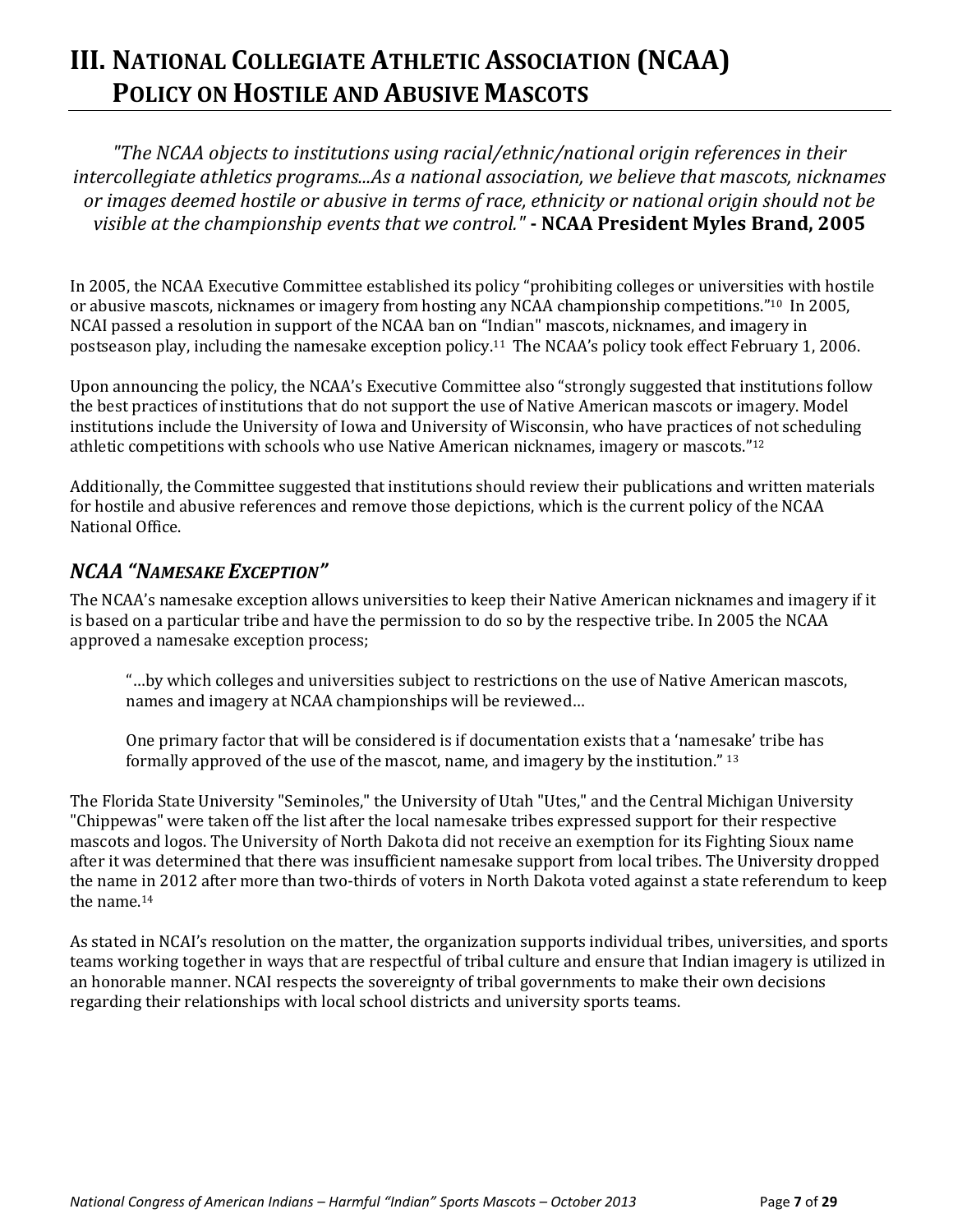## **IV. STATE POLICY POSITIONS ON HARMFUL MASCOTS IN SCHOOLS**

*"The U.S. Commission on Civil Rights calls for an end to the use of Native American images and team names by non-Native schools. The Commission deeply respects the right of all Americans to freedom of expression under the First Amendment and in no way would attempt to prescribe how people can express themselves. However, the Commission believes that the use of Native American images and nicknames in schools is insensitive and should be avoided. . . Schools have a responsibility to educate their students; they should not use their influence to perpetuate misrepresentations of any culture or people." – U.S. Commission on Civil Rights, April 13, 2001*

Several states have taken action to address the racist stereotypes perpetuated by "Indian" mascots and images in their schools:

- **Wisconsin** The Wisconsin State legislature passed the 2009 Wisconsin Act 250 (*download*), which allows community members to file complaints to the state's Department of Public Instruction, who then have the authority to call for name and mascot changes in the questioned schools, if it is determined the names/mascots are discriminatory;
- Michigan In 2013, the State of Michigan State Board of Education passed a resolution [\(download\)](http://www.michigan.gov/documents/mascots_69612_7.res.pdf) urging all of its schools to drop any American Indian references such as mascots, nicknames and logos; and
- **Oregon -** The Oregon State Board of Education in 2012 banned all Native American team names, mascots, and logos in their schools. The legislation followed a report to the State Board of Education by the Superintendent of Public Instruction on harmful mascots in schools [\(download\)](http://www.ode.state.or.us/superintendent/priorities/native-american-mascot-report.pdf). In 2013, at the urging of the Board members and the Native coalition that successfully advocated the law's passage, the Governor vetoed what would have been a legislative loophole for certain schools to escape coverage of the law.

As a result of these policies and educational efforts by concerned stakeholders, many schools throughout the United States have made the reasonable and mature decision to stop the preservation of institutionalized racism and discontinue use of their "Indian" names, mascots and logos.

- Two-thirds or over 2,000 of such "Indian" references in sports have been eliminated during the past 35 years.
- Over the past 25 years, 28 high schools have changed their "Redsk\*ns" name.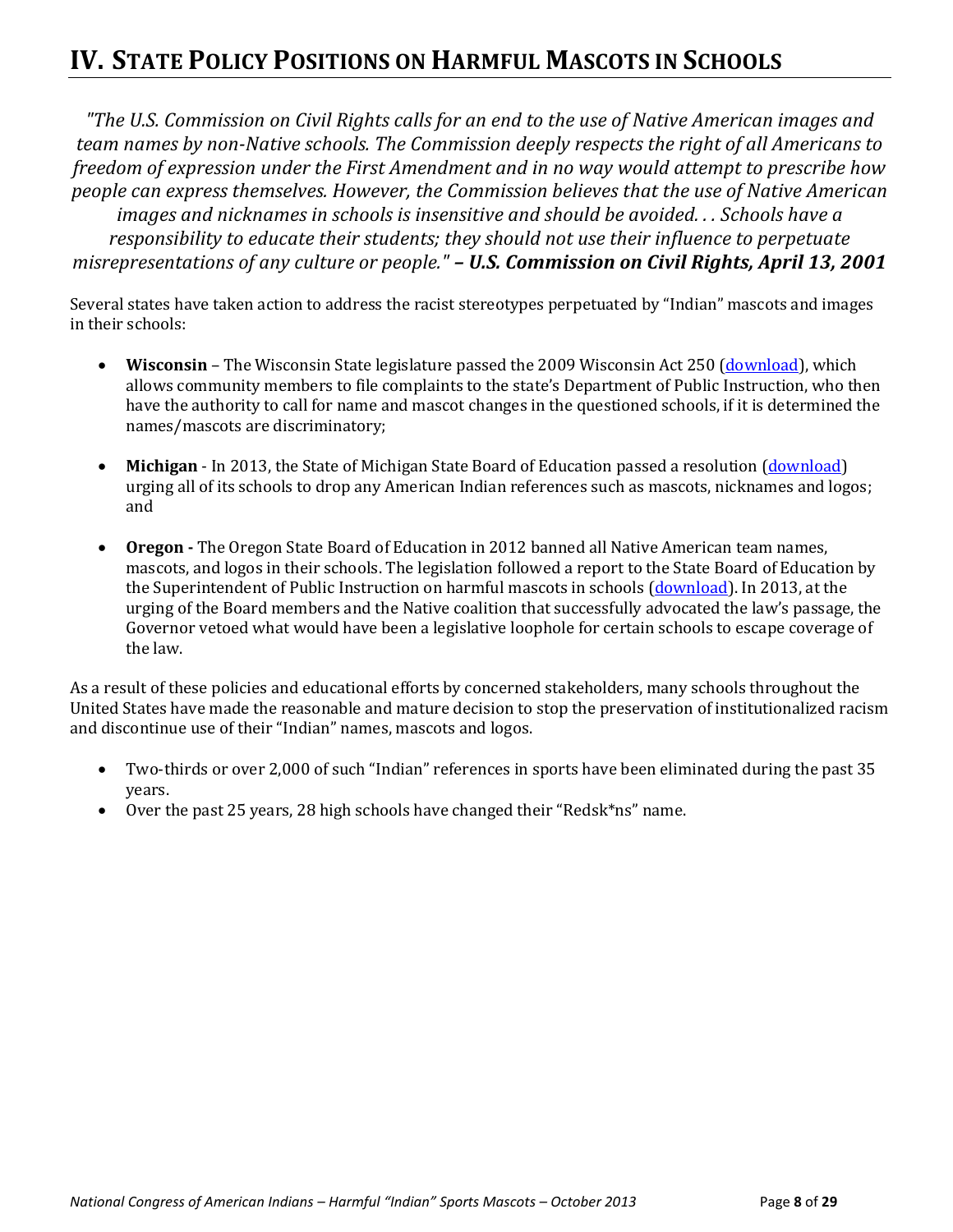## **V. PROFESSIONAL SPORTS AND HARMFUL MASCOTS**

The professional sports industry, specifically the National Football League (NFL), Major League Baseball (MLB), and the National Hockey League (NHL) and the leagues' team owners have failed to address the racist origins of deplorable race based marketing strategies of the past. Often citing a long held myth by non-Native people that "Indian" mascots "honor Native people," American sports businesses such as the NFL's Washington "Redsk\*ns" and Kansas City "Chiefs," MLB's Cleveland "Indians" and Atlanta "Braves," and the NHL's Chicago Black Hawks, continue to profit from harmful stereotypes originated during a time when white superiority and segregation were common place.

Each of these professional sports businesses attempt to establish a story of honoring Native peoples through the names or mascots; however, each one—be it through logos or traditions (e.g., fight songs, mascots, human impersonators, and fan culture)—diminishes the place, status, and humanity of contemporary Native citizens. What is true about many of the brand origin stories is that team owners during the birth of these brands hoped to gain financially from mocking Native identity. As a result, these businesses perpetuated racial and political inequity. Those who have kept their logos and brands, continue to do so.

Despite the institutional leadership exhibited at the collegiate level and the sweeping change taking place at the high school level across the United States, there has been no action at the professional level to address harmful mascots. However, there has been a clear trend that establishing new harmful mascots is not acceptable.

Since 1963, when the Dallas Texans relocated and became the Kansas City Chiefs, no professional teams have established new mascots that use racial stereotypes in their names and imagery. Additionally, some professional teams, such as the National Basketball Association's (NBA) Golden State Warriors have changed their logo, removing the headdress to reduce the use of negative stereotypes. While not directly related to Native mascots, the NBA's Washington Bullets changed the team's name and imagery to the Washington Wizards in response to local and national concern regarding the high levels of violence in the region, specifically in the African American community.

Among the remaining professional teams with harmful mascots, actions by the MLB's Atlanta Braves and Cleveland Indians to subtly alter logos and team branding in an attempt to mitigate harm while keeping established brand identity, indicates that management in these businesses understand the negative social impact of their brands.

In 1986, the Atlanta Braves "retired Chief Noc-A-Homa, a mascot who actually had a teepee in the bleachers of Fulton County Stadium and performed a war dance when a home team player hit a home run." <sup>15</sup> However, these actions also indicate an unwillingness to completely disavow their business from their brands for financial reasons.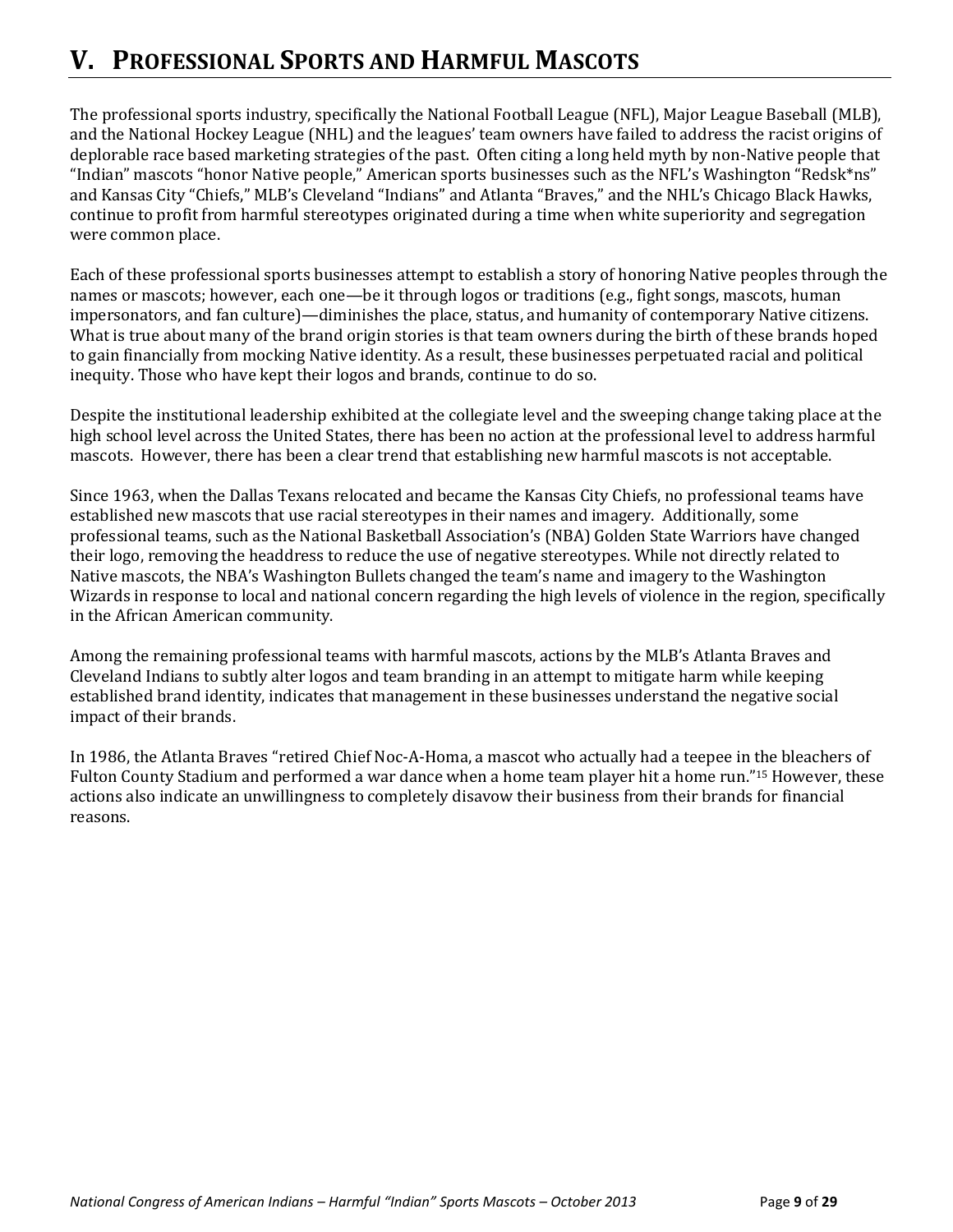## **VI. WASHINGTON FOOTBALL TEAM – ENDING A LEGACY OF RACISM**

Among the professional ranks, the effort by the NFL and the Washington football team to retain the violent and racially derived term "Redsk\*ns" has been a focus of national and international media. The legacy of racism which was established by the team's owner, George Preston Marshall, is an important component to the story of the Washington football team name, in addition to its violent origins in American popular culture.

<span id="page-9-0"></span>The term originates from a time when Native people were actively hunted and killed for bounties, and their skins were used as proof of Indian kill.<sup>16</sup> Bounties were issued by European companies, colonies, and some states, most notably California. By the turn of the  $20<sup>th</sup>$  century it had evolved to become a term meant to disparage and denote inferiority and savagery in American culture. By 1932, the word had been a term of commodification and a commentary on the color of a body part. It was not then and is not now an honorific. In 1932, the term was selected as the new name of the Boston Braves by the team's new owner, George Preston Marshall; considered the league's most notorious racist owner in the formative years of the NFL.<sup>17</sup>

The term has since evolved to take on further derogatory meanings. Specifically, in the 20<sup>th</sup> Century the term became a widely used derogatory term to negatively characterize Native characters in the media and popular culture, such as films and on television. Consider the following excerpt from a 1972 letter to NFL President Bennett Williams from a coalition of American Indian organizations explaining why the term is disparaging:

"The term "Redsk\*n" has been perpetuated through such media as western movies and television. Most often, the term is coupled with other derogatory adjectives, as "dirty Redsk\*n" or "pesky Redsk\*n" which is used interchangeably with the word "savage" to portray a misleading and denigrating image of the Native American."

The NFL's Washington football team has justified its use of its racist moniker by stating that the name is an attempt to honor Native peoples, citing that then-new owner of the Boston Braves, George Preston Marshall, changed the name to the Boston Redsk\*ns, to both accommodate a branding conflict with the Boston "Braves" baseball team and to honor new coach William "Lonestar" Dietz in 1932, whose false identity as an American Indian was exposed in a federal court proceeding and an extensive FBI investigation. The Washington franchise persists in its mythology that the team was named to honor Dietz, who was German.

Though Dietz's first two seasons would be his last (he was fired after achieving a .500 win-loss record), owner George Preston Marshall went on to become known as one of the most vehement advocates of outright racist and segregationist policies of the NFL.<sup>18</sup>

In 1933, the year after the name change, Marshall had established himself as a leader in bringing racial segregation to the business of football. It is well documented that Marshall supported, if not instigated, a ban of African American football players from NFL play, which successfully lasted thirteen years till 1946, when the league reintegrated. This happened just one year before Jackie Robinson put on a Brooklyn Dodgers uniform, integrating Major League Baseball in 1947. The Washington football team was the last team to integrate in 1962, bitterly hanging on and capitulated only after being forced to do so by the federal government and the Kennedy Administration.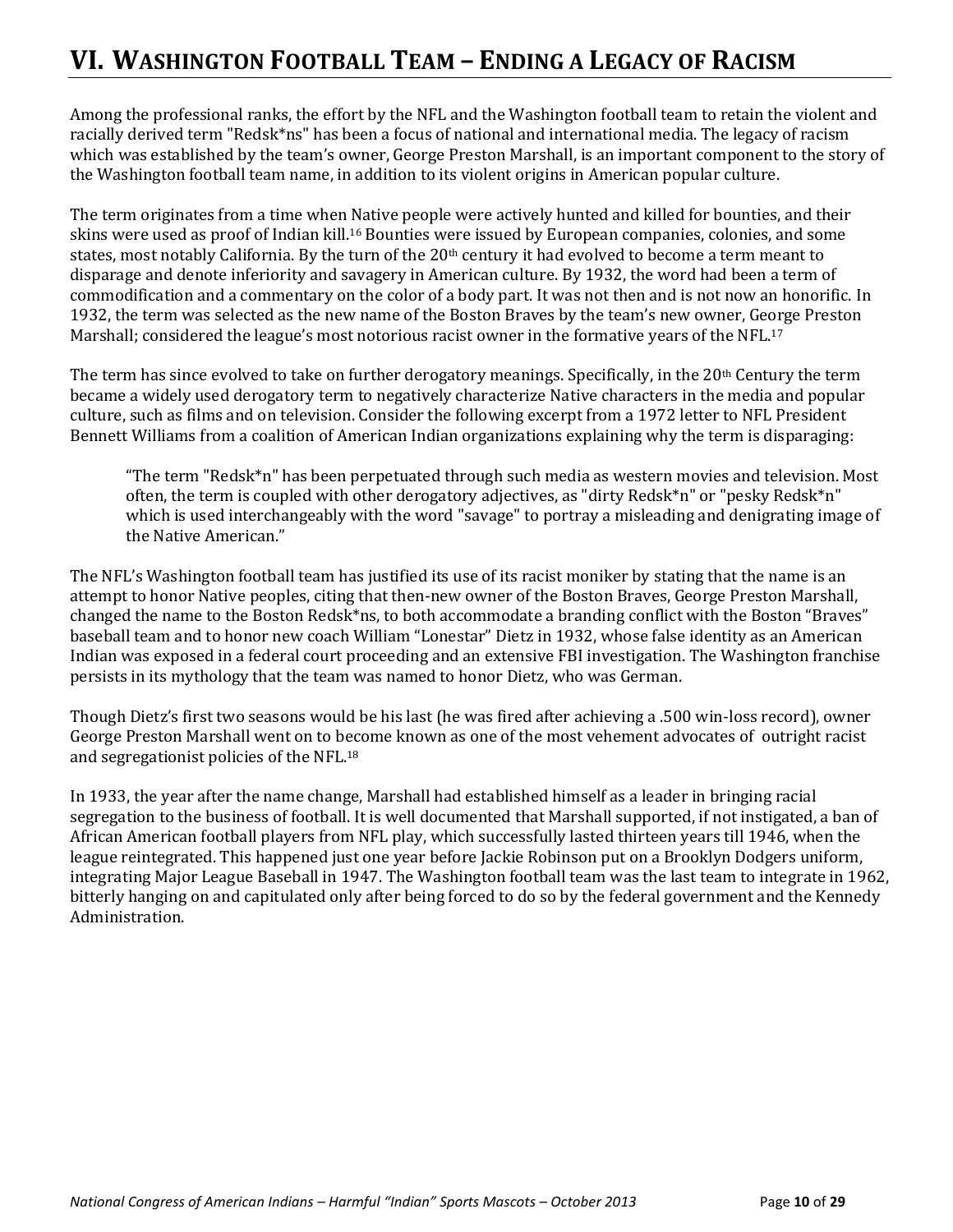#### **Historical Context of Race in America at time of Team Name Change to "Redsk\*ns"**

While there is a great deal of context that can be provided about race relations at the time of the first "Redsk\*ns" name change, a few important contextual facts are critical when examining the decision of George Preston Marshall to change the name from the Braves to the "Redsk\*ns".

Most notably, the team's name change came at the start of one of the nation's most volatile periods of racial tension as the United States grappled with the Great Depression and economic scarcity. In 1932, the year the Washington football team's new name was established in Boston, America was facing one of its most difficult financial times economically and this impacted race relations. Unemployment reached 24% nationally. Half of all black Americans were unemployed. The financial industry was in ruin, and millions of people were homeless.

As America struggled to regain financial footing, much of the nation refortified its racial divisions fighting across racial groups for jobs, food, and resources. This was an America where the slogans "No jobs for [nword] until every white man has a job" or "[N-word] back to the cotton fields. City jobs are for white men" were commonplace. Between 1932-1933, reported lynching's rose from eight to 28.

During this time the commercialization of race continued to be acceptable as the theatrical use of "blackface" continued in popular culture. In 1933, Walt Disney released a cartoon *Mellerdrammer* based on Uncle Tom's Cabin, a popular blackface/minstrel performance. <sup>19</sup> In 1932, Walter O. Gutlohn's animated cartoon short of Tom and Jerry titled "Redsk\*n Blues" tells the story of the main characters being attacked by stereotypical "savage" Indians, only to be rescued by the US Army. As NPR reported on the context of the team name in relation to this cartoon, "Just a year after that stereotype-laden Tom and Jerry cartoon was released, Boston Braves owner George Preston Marshall decided in 1933 to change the franchise's name from the Braves (another name with a racial history) to the Redsk\*ns." 20

Marshall carried out this mimicry and mockery across his marketing efforts from the very beginning of the team's formation. He was well known for requiring the coach Dietz and players "to wear Indian feathers and put on war paint before home games" and according to Cliff Battles, a non-Native member of the team in the 30's, players would do so and "do a little Indian dance to entertain the paying customers. None of us liked that very much…it was embarrassing."<sup>21</sup>

1932 was also near the end of what many consider the Assimilation Era for tribal nations and Native peoples. Forced assimilation and removal of children had led to hundreds of thousands of children being taken away from their families and homes – forced to cut their hair and reject their heritage, their blood, and their skin color. By 1932, the sale of unclaimed land and allotted land also resulted in the loss of two-thirds of the more than 100-million acres Native Americans had held prior to the Dawes Act, signed into law in 1887.

Most importantly, in 1932, the federal "Civilization Regulations" were still in full force and effect. They did not permit Native peoples to leave their reservations and criminalized all traditional tribal ways. They outlawed the Sun Dance and all other "so-called religious ceremonies" and directed federal Indian agents to "undertake a careful propaganda against the dance." For sports teams to use a dancing "Indian" mascot was to mock the confinement of actual Indian people. To use "Indian" names or symbols was illustrating what many Americans believed was true history of white domination and control of Native peoples, even to the length of their hair and the language their children could speak (English). The practice of "Indianizing" a team's identity was an act and message of white superiority and dominance.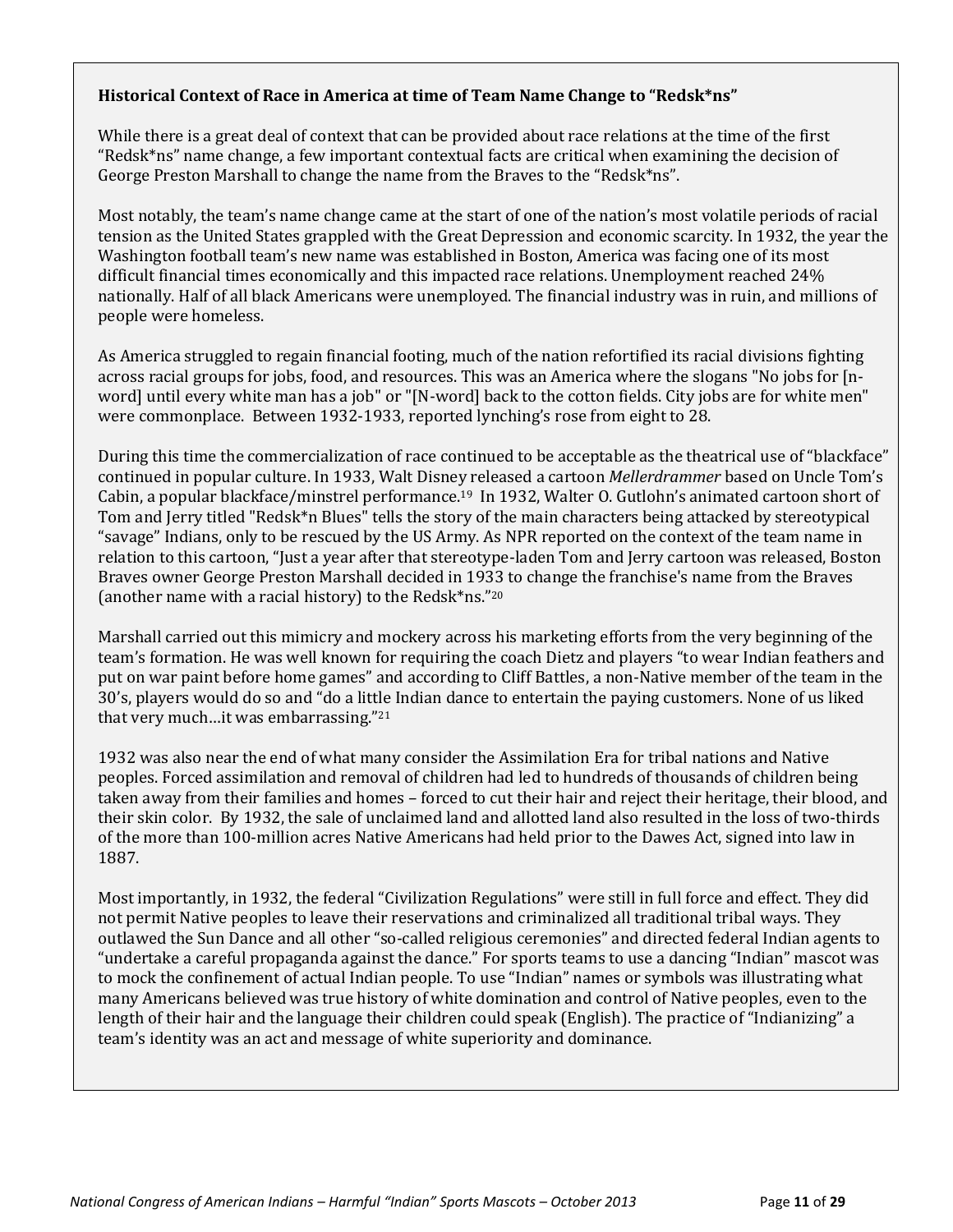After moving the team to Washington, DC from Boston in 1938, Marshall continued to refuse to hire African American players. Throughout the late 50's and early 60's Marshall kept fighting a losing battle against the rising tide of racial equality. In the late 1950s, Marshall ordered the lyrics of the now infamous team fight song be changed from "fight for old D.C." to "fight for old Dixie."<sup>22</sup> His intentions became clear during the Kennedy Administration's efforts to encourage the team to integrate, given that the team's stadium was on federal land, telling the New York Times in 1961 , "We take most of our players out of Southern colleges and are trying to appeal to Southern people…Those colleges don't have any Negro players."<sup>23</sup>

<span id="page-11-1"></span>During the same time, members of the American Nazi Party "demonstrated in D.C. with placards reading KEEP REDSK\*NS WHITE." And in the final period of negotiations Marshall said, "We'll start signing Negroes when the Harlem Globetrotters start signing whites."<sup>24</sup> The team and Marshall finally capitulated in 1962, after the NFL negotiated a deal to help the team avoid eviction from federal land, agreeing to sign an African American player to the team by the end of 1962. In 1962, the Washington Football team became the last team to sign an African American to their roster.

In 1963, Marshall suffered a debilitating stroke. In 1967, just two years before his death and just three years after the Civil Rights Act of 1964, the Washington football team registered its trademark for "Redsk\*ns," attempting to solidify its mark in history for good and protect Marshall's legacy.

In 1968 – just one year after the trademark was registered – NCAI and the Native community began a campaign to eliminate negative stereotypes of Native peoples in popular culture. What followed was a nearly 25-year effort by the Native community to convince the Washington team to voluntarily change its name, sending the team owner letters and offering options for the team to make changes to right the wrong.

*Myth***: NCAI gave the football team their current mascot/logo.** Historian Michael Richman reports in his book *The Redsk\*ns Encyclopedia*, based on a 2002 Washington Post interview, that, "In the early-1970s, Walter "Blackie" Wetzel, president of the National Congress of American Indians and chairman of the Blackfoot tribe, urged the Redsk\*ns to replace the "R" logo on their helmets with the head of an Indian chief."<sup>25</sup>

<span id="page-11-0"></span>*Fact*: Mr. Wetzel was not President of NCAI at the time he took these reported actions and these actions were not taken on behalf of NCAI's members. Mr. Wetzel served honorably as President of NCAI from 1960 to 1964 - however he was not President of NCAI when he reportedly contacted the football team. In 1965 the team changed the logo from an "Indian" mascot to a spear and in 1970 to an "R". In 1972 the team's logo was reverted to a newer version of the original "Indian" mascot logo dating back to the original Boston Braves logo. <sup>26</sup>

In 1992, members of the Native community filed a petition before the US Patent and Trademark Office's (PTO) Trademark Trial and Appeal Board , requesting cancelation of the six trademark licenses for Redsk\*ns that the PTO granted to Pro Football, Inc, between 1967 and 1990. In 1993, NCAI took a formal position against the team name issuing the following resolution: "Resolution in Support of the Petition for Cancellation of the Registered Service Marks of the Washington Redsk\*ns AKA Pro-Football, Inc."

In the resolution NCAI stated that:

"[T]he term REDSK\*NS is not and has never been one of honor or respect, but instead, it has always been and continues to be a pejorative, derogatory, denigrating, offensive, scandalous, contemptuous, disreputable, disparaging, and racist designation for Native Americans."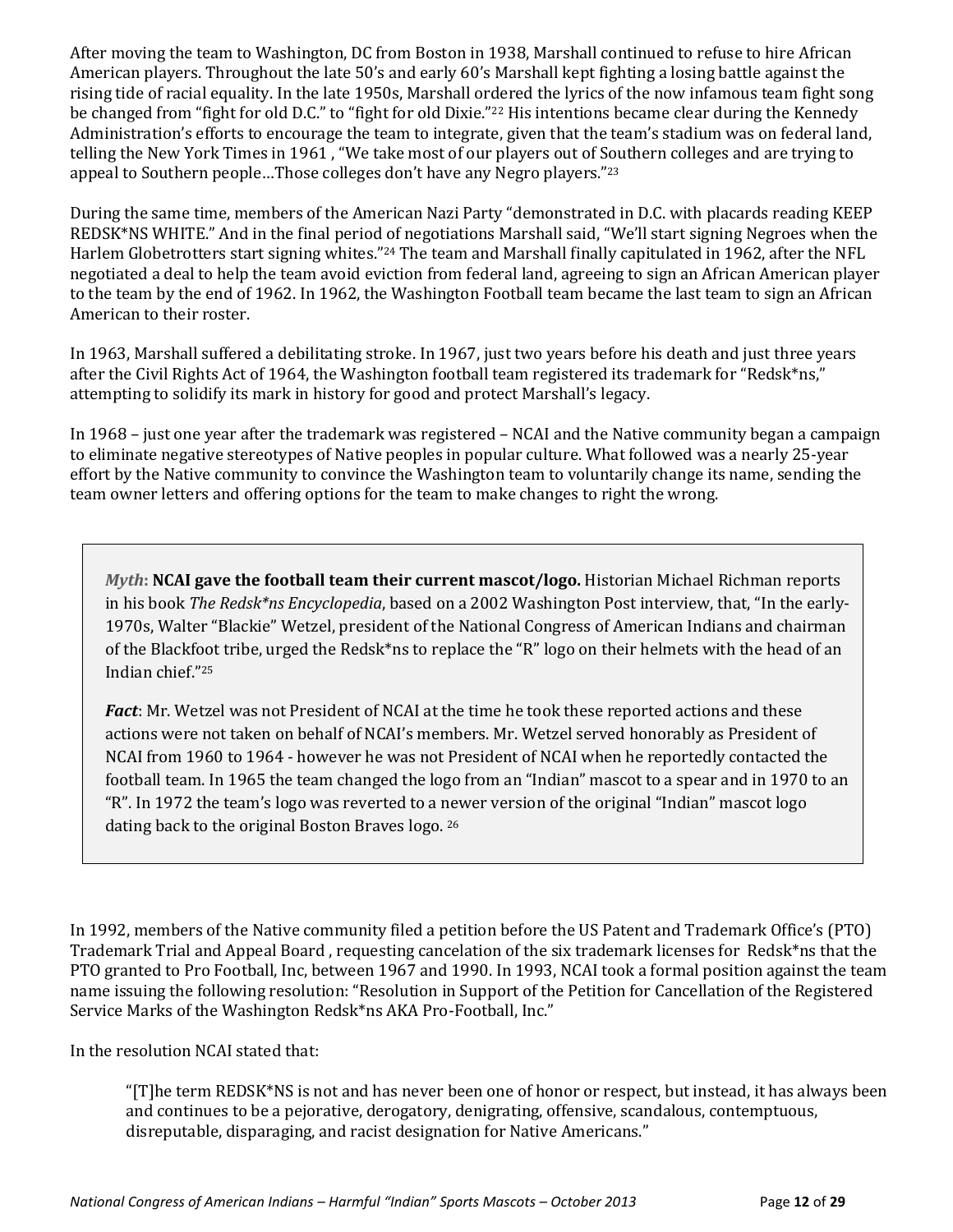In 1999, a three-judge panel of the PTO's Trademark Trial and Appeal Board ruled unanimously in favor of the plaintiffs, finding that the Redsk\*ns trademark "may be disparaging of Native Americans to a substantial composite of this group of people," and "may bring Native Americans into contempt or disrepute." According to news reports, "between 1996 and 2002, the patent office rejected at least three attempts by the Redsk\*ns to register new brands using the word, in each case citing disparagement as the grounds for action."27

The PTO decision was overturned by a federal District court judge on a technicality, *laches,* with the unique interpretation to mean that each of the plaintiffs waited too long after turning 18 to bring the case forward. NCAI was an amicus curiae, along with the National Indian Education Association, the National Indian Youth Council and the Tulsa Indian Coalition Against Racism, in a brief filed by the Native American Rights Fund before the federal Court of Appeals, which did not rule on the merits of the case, but upheld the *laches* technicality.

In 2009, NCAI filed an amicus brief along with four tribal governments (Cherokee Nation of Oklahoma, Comanche Nation of Oklahoma, Oneida Indian Tribe of Wisconsin, and Seminole Nation of Oklahoma – all federally recognized Indian tribes that have adopted resolutions condemning the use of Indian names and mascots by sports teams), as well as over 20 national Indian organizations, requesting that the US Supreme Court hear an appeal to the lower court rulings and uphold the PTO's decision. 28

The Supreme Court eventually denied hearing the appeal. However, the message of the amicus in the 2009 filing led by NCAI was clear, and outlined the following points:

- **The Trademark "Redsk\*ns" is Harmful –** As was declared by the Trademark Trial and Appeal Board, "Redsk\*ns" is a pejorative term for Native Americans and is a registered trademark that disparages an entire group and perpetuates a centuries old stereotype. The logo and term "Redsk\*ns" should never have been registered as a federally protected trademark;
- **The Term is Harmful to Native Peoples -** To many Native Americans, the term "Redsk\*ns" is associated with the barbaric practice of scalping. The record in this case is replete with evidence of bounty proclamations issued by the colonies and companies. These proclamations demonstrate that the term "Redsk\*ns" had its origins in the commodification of Indian skins and body parts; these "Redsk\*ns" were required as proof of Indian kill in order for bounty hunters to receive payment and these skins of genitalia (to differentiate the skins of women and children from men, in order for bounty payers to pay on a sliding scale for the exact dead Indian) were referred to as scalps (while hair from the head was referred to as top-knots); $^{16}$  $^{16}$  $^{16}$
- **The Native community has led a long standing effort to change the name -** In 1963 four years before the Washington franchise first filed for trademark protection – the National Indian Youth Council was formed and began working on campuses, most notably the University of Oklahoma, to eliminate its mascot, "Little Red," and always made the case about the worst "Indian" reference, the one in the nation's capital, the Red\*kins. In 1968, – just one year after Pro-Football gained its first license for the "Red\*kins" mark – the Native American community commenced a broad-scale effort to eradicate the use of all "Native" names and symbols. In 1972, representatives of NCAI, the American Indian Press Association, the American Indian Movement, and others reached out directly to the team owner to request that the franchise change its name. And since that time there have been substantial efforts to protest the name and call for the name change.

In 2005, when it seemed like *laches* would be the escape for the Washington franchise, the identical lawsuit for trademark cancellation was organized with Native young people between the ages of 18 and 24, who filed *Blackhorse et al v. Pro Football, Inc.,* before the PTO in 2006. The case was accepted, but held in abeyance, pending the outcome of the first case. The second case proceeded to trial in 2010; a hearing was held before the three TTAB judges in March of 2013 and the parties await their decision.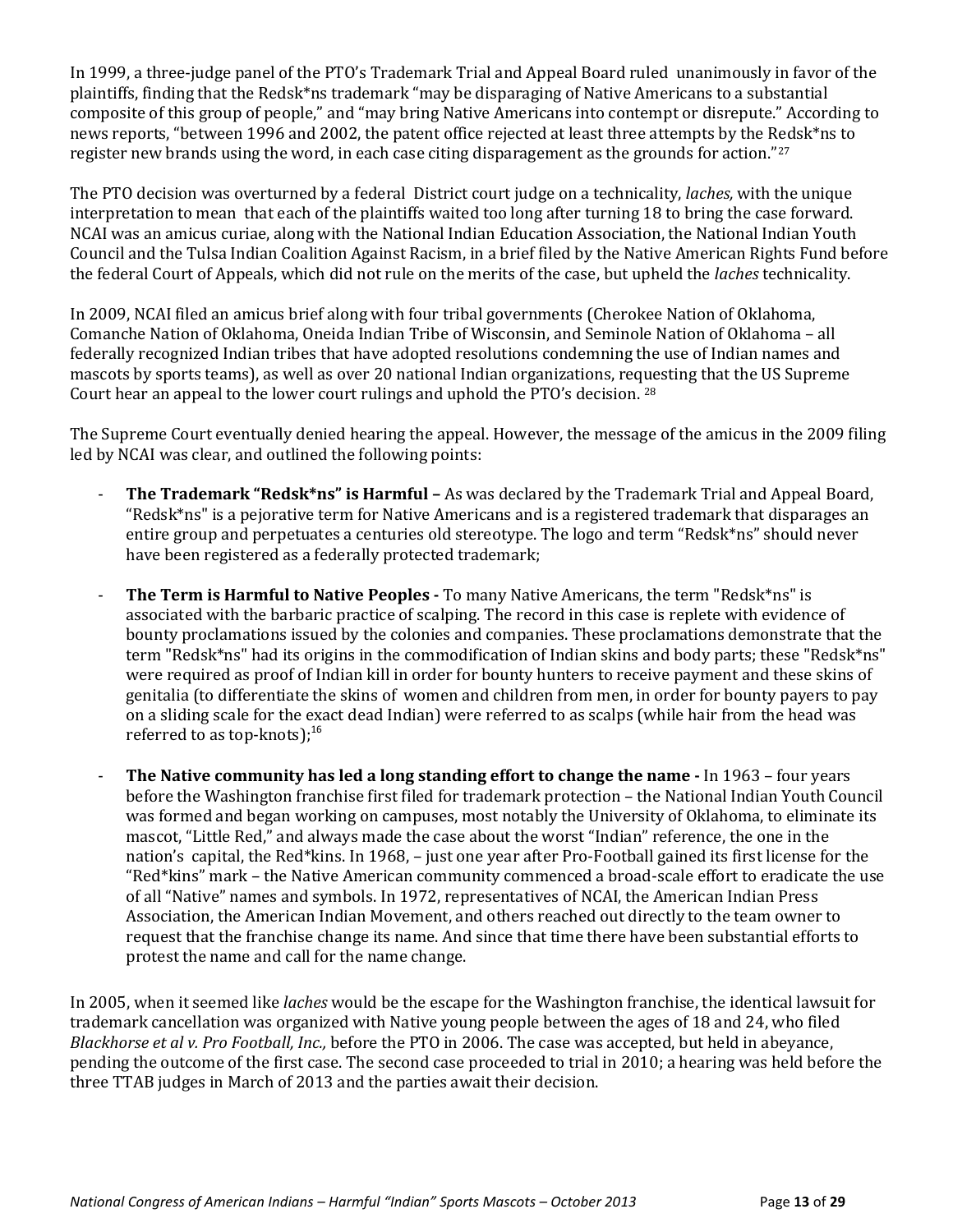In the meantime, six requests for new trademarks of the same disparaging name had been held by the PTO. The appropriate protests were made and accepted in the PTO, *Harjo et al Letters of Protest,* and those matters are suspended until the completion of the *Blackhorse* case.

#### **CHANGE AT THE HIGH SCHOOL LEVEL**

While, the Washington football team justifies retaining its offensive name by pointing to schools throughout the nation that share its name, many schools have changed or are in the process of changing derogatory team names.

According to a 2013 report by Capital News Service "62 high schools in 22 states currently use the Redsk\*ns name, while 28 high schools in 18 states have dropped the mascot over the last 25 years." This represents more than one name change per year at the high school level. The report also indicated that out of the "total of 46,671 students at the 62 schools that use the name Redsk\*ns" only "2.3 percent of the students are Native American" while white students make up 64.2 percent of the student population at these schools. <sup>29</sup>

#### **The Last 25 Years - High Schools Dropping the "R" Word [29](#page-13-0)**

- <span id="page-13-0"></span>1. Oak Park High School - Oak Park, MI (1990) - Knights
- 2. Idaho Deaf & Blind School Gooding, ID (early 1990s) Raptors
- 3. Grand Forks Central School Grand Forks, ND (1992) Knights
- 4. Naperville High School Naperville, IL (1992) Redhawks
- 5. Arvada High School Arvada, CO (1993) Bulldogs
- 6. Goffstown High School Goffstown, NH (1994) Grizzlies
- 7. North River High School Cosmopolis, WA (1995) Mustangs
- 8. Seneca High School Louisville, KY (1997) Redhawks
- 9. Marist High School Chicago, IL (1997) Redhawks
- 10. Mountain Empire School Pine Valley, CA (1997) Redhawks
- 11. Iowa Falls-Alden High School Iowa Falls, IA (1999) Cadets
- 12. Frontier Regional School Deerfield, MA (2000) Red Hawks
- 13. Rickards High School Tallahassee, FL (2000) Raiders
- 14. Canajoharie High School Canajoharie, NY (2000) Cougars
- 15. Hiawatha High School Hiawatha, KS (2001) Red Hawks
- 16. Parsippany High School Troy Hills, NJ (2001) Red Hawks
- 17. Scarborough High School Scarborough, ME (2001) Red Storm
- 18. Saranac Lake High School Saranac Lake, NY (2001) Red Storm
- 19. Glenwood High School Chatham, IL (2001) Titans
- 20. Milford High School Highland Township, MI (2002) Mavericks
- 21. Huntley High School Huntley, IL (2002) Red Raiders
- 22. Edmondson-Westside School Baltimore, MD (2002) Redstorm
- 23. Marshall High School Marshall, MI (2005) Redhawks
- 24. Cardinal Gibbons High School Ft. Lauderdale, FL (2006) Chiefs
- 25. Wiscasset High School Wiscasset, ME (2011) Wolverines
- 26. Colusa High School Colusa, CA (2011) RedHawks
- 27. Red Lodge High School Red Lodge, MT (2011) Rams
- 28. Sanford High School Sanford, ME (2012) Spartans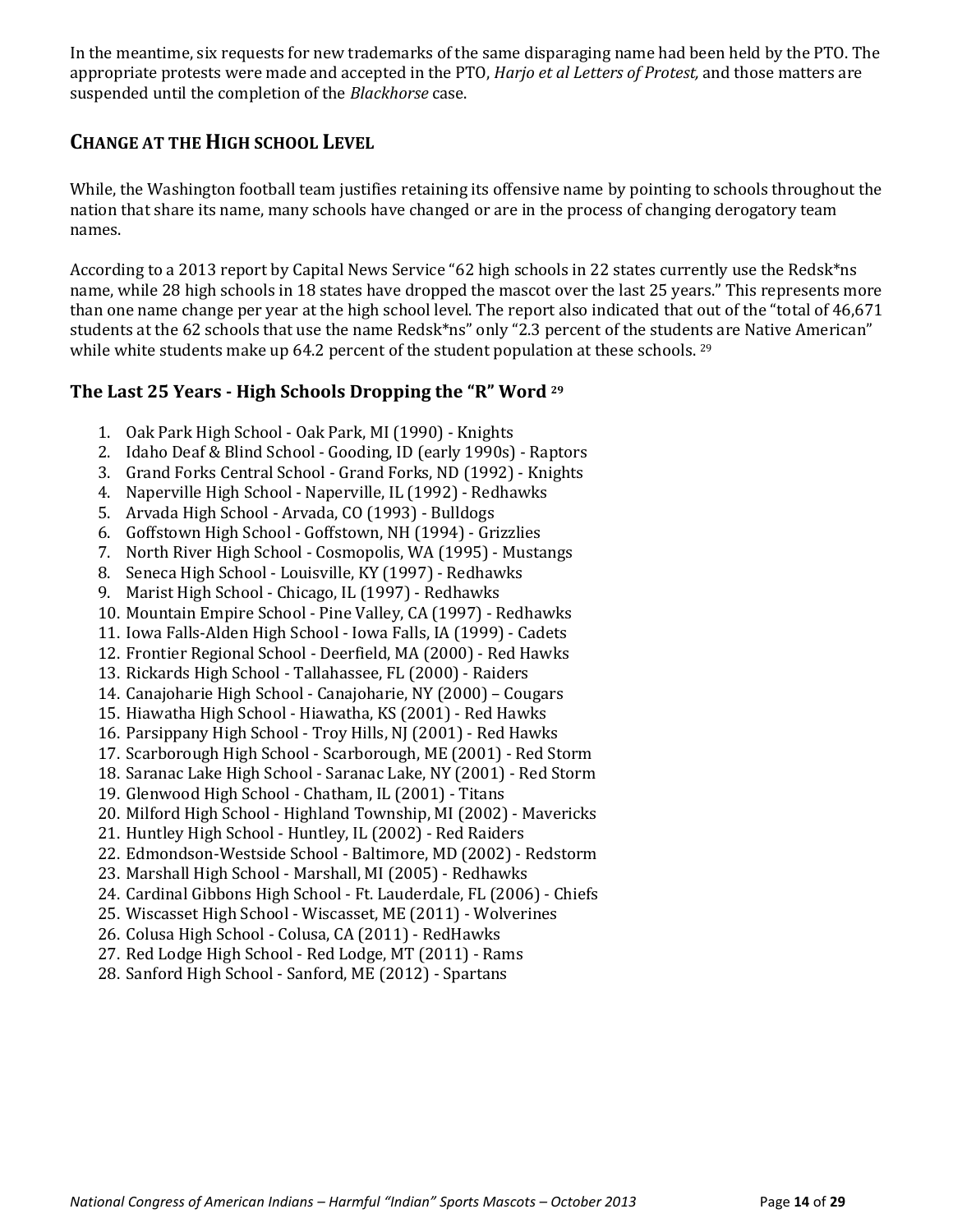#### **RECENT DEVELOPMENTS IN WASHINGTON FOOTBALL TEAM NAME CHANGE**

In response to the latest legal and public challenges to the team's name and brand, current team owner Dan Snyder has followed in the legacy of his predecessor George Preston Marshall, going so far as to say that the team would 'NEVER'" change the name, in response to a question from USA Today.<sup>30</sup>

In the last year there has been a marked increase in public awareness related to the Washington football team name and the call for a change.

- **Prominent Leaders take a Stand Against Washington Team Name** – In October 2013, President Obama noted that the team name is offensive to a "sizeable group of people" and affirmed the "real and legitimate concerns" of Native peoples. He encouraged the effort to change the name.

Congressional leaders have called for the Washington football team and the NFL that it is time to move on from the harmful ways of the past. Introduced by members of the House in March of 2013, H.R. 1278, would amend the Trademark Act of 1946, banning the term and canceling the federal registrations of trademarks using term.

Members of the District of Columbia City Council and government came forward in 2013 with new concerns about the name. Specifically, DC Mayor Vincent Gray suggested that a return to the nation's capital from their current location in Maryland would require the team to adopt a name change. Additionally, a new resolution was discussed by DC Council member David Grosso calling for the name to be changed to Red Tails in honor of the Tuskegee Airman.

- **NFL Leadership and Former Players Lend Support to Change Efforts** – Throughout 2013, in League responses to racial insensitivity, Commissioner Rodger Goodell has noted that "if one person is offended [by the R word] we have to listen"<sup>31</sup> and directly responded to President Obama's comments by noting that "it is important that we listen to all perspectives."<sup>32</sup> In response to the Riley Cooper scandal (involving use of the "N word"), Goodell noted that racial language is "obviously wrong, insensitive, and unacceptable."

In July 2013, former Washington Hall of Famers Art Monk and Darrell Green said a name change "deserves and warrants conversation" because it is offensive to Native peoples.<sup>33</sup>

- **Media Outlets Drop the "R" Word –** In 2013 a number of major media outlets and prominent sports reporters announced they would stop using the name of the team; media outlets - Slate, Mother Jones, the New Republic, and prominent reporters – *Sports Illustrated's* Peter King and USA Today sports writer Christine Brennan both agreed to end using the name of the team in articles.<sup>34</sup> Previously five newspapers had adopted policies forbidding the use of "Redsk\*ns" to identify sports teams: the Oregonian (Portland, Ore.); the Portland (Maine) Press Herald; The St. Cloud (Minn.) Times; the Kansas City (Mo.) Star, and the Lincoln (Neb.) Journal Star.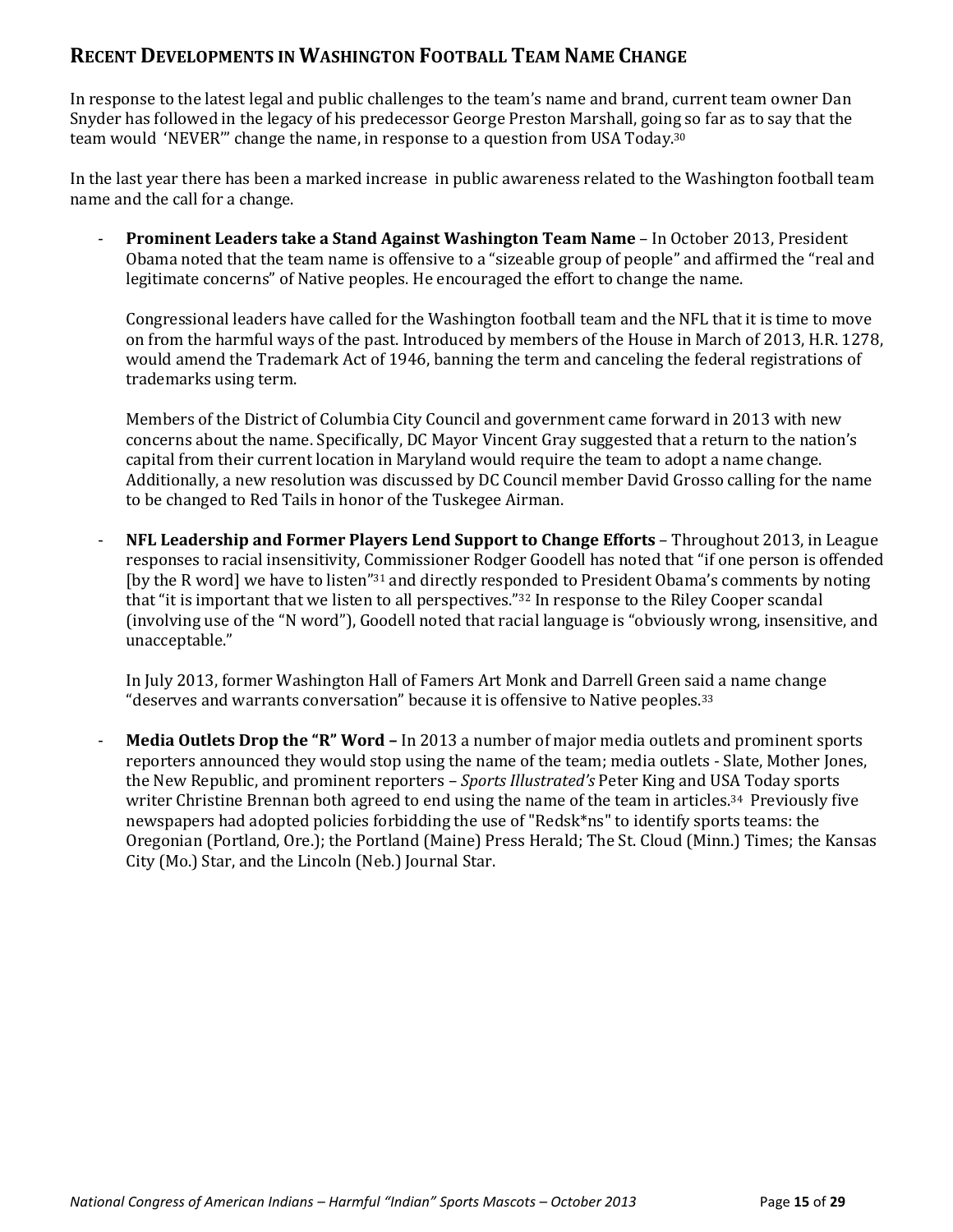## **VII. HARMFUL MASCOTS: RACIAL EQUITY AND SOCIAL JUSTICE**

Addressing the issue of harmful "Indian" mascots in the NFL and in other sports institutions is not a matter of political correctness. Instead, it is a matter of racial equity and justice and requires the courage of society to stand up against a perceived accepted norm and overcome racism.

Many professional sports teams – including the Washington football team - have attempted to use public opinion polling to show that there is not support for changing harmful stereotypes. However, polling as a litmus test for society's acceptance and movement toward racial equity is flawed and continues to be flawed.

Historically, polling on racial equity perceptions is a misleading indicator for social and policy change. For example, in 1942 white people were asked if there should be separate restaurants for "Negroes and white people," 69 percent said yes, blacks should eat separately. In 1946, 63 percent of the United States felt that the African American communities were being treated fairly. According to a Gallup poll in 1958, 94 percent of America disapproved of marriage between blacks and whites. Six years later in 1964 Congress passed the Civil Rights Act and in 1967 bans on interracial marriage were deemed unconstitutional.

Highlighting public opinion polls or surveys has been an ongoing strategy of the Washington football team in an attempt to justify the team name and discredit the long standing opposition to the team's name.

In 2001, an Indian Country Today poll revealed that "over eighty per cent of respondents took offense at the use of Native American mascots;" yet a poll a year later in 2002 by Sports Illustrated found just the opposite, in nearly the same percentages." Two years later "a 2004 Annenberg poll reported that more than ninety per cent of Native Americans did not take issue with Washington's use of the name Redsk\*ns."<sup>35</sup> Neither the *Sports Illustrated* or Annenberg poll verified that the people they were talking to actually were Native people. They did not ask any questions that would have made a case that the people being polled were Native. The *Indian Country Today* poll was among readers who were likely to be informed about Native issues, if not informed Native people.

For a national poll to include Native Americans, the overall sampling would need to be huge, in order to adequately include a statistically significant sampling of a population as small as Native people in the United States. This has not been done, so any national poll that purports to reflect Native opinion (other than among readers, listeners or viewers of a specific local media network) is misrepresenting Native opinion.

In April of 2013 the Washington football team heralded an Associated Press and GK Roper Public Affairs & Corporate Communications poll, <sup>36</sup> the results of which were based on 1,004 telephone interviews conducted in English or Spanish, framing the question in this way:

"Some people say that the Washington Redsk\*ns should change its team name because it is offensive to native American Indians. Others say the name is not intended to be offensive, and should not be changed. What about you: Should the Redsk\*ns change their team name, or not?"

Demographics of 2013 poll show that respondents who were asked the question were mostly white (65 percent), middle-aged (55 percent, 30-64), conservative to moderate (70 percent) pro football fans (56 percent), and nearly one-quarter (23 percent) were Tea Party supporters. Two percent said they were American Indian/Alaska Native, but they were not asked whether they were citizens of tribal nations, or if they spoke a Native language or needed a translator. Results of the poll showed that the misleading questions led to the mostly white respondents, 79 percent saying "no," the team's name should not be changed; 11 percent said change the name; 8 percent don't know; and 2 percent, no response.

Just months later the Washington Post conducted a poll in June of 2013,<sup>37</sup> the results of which exhibited the contradictory nature of people's position on the issue. The Washington Post found that, "a large majority of area sports fans say the Washington Redsk\*ns should not change the team name, even though most supporters of the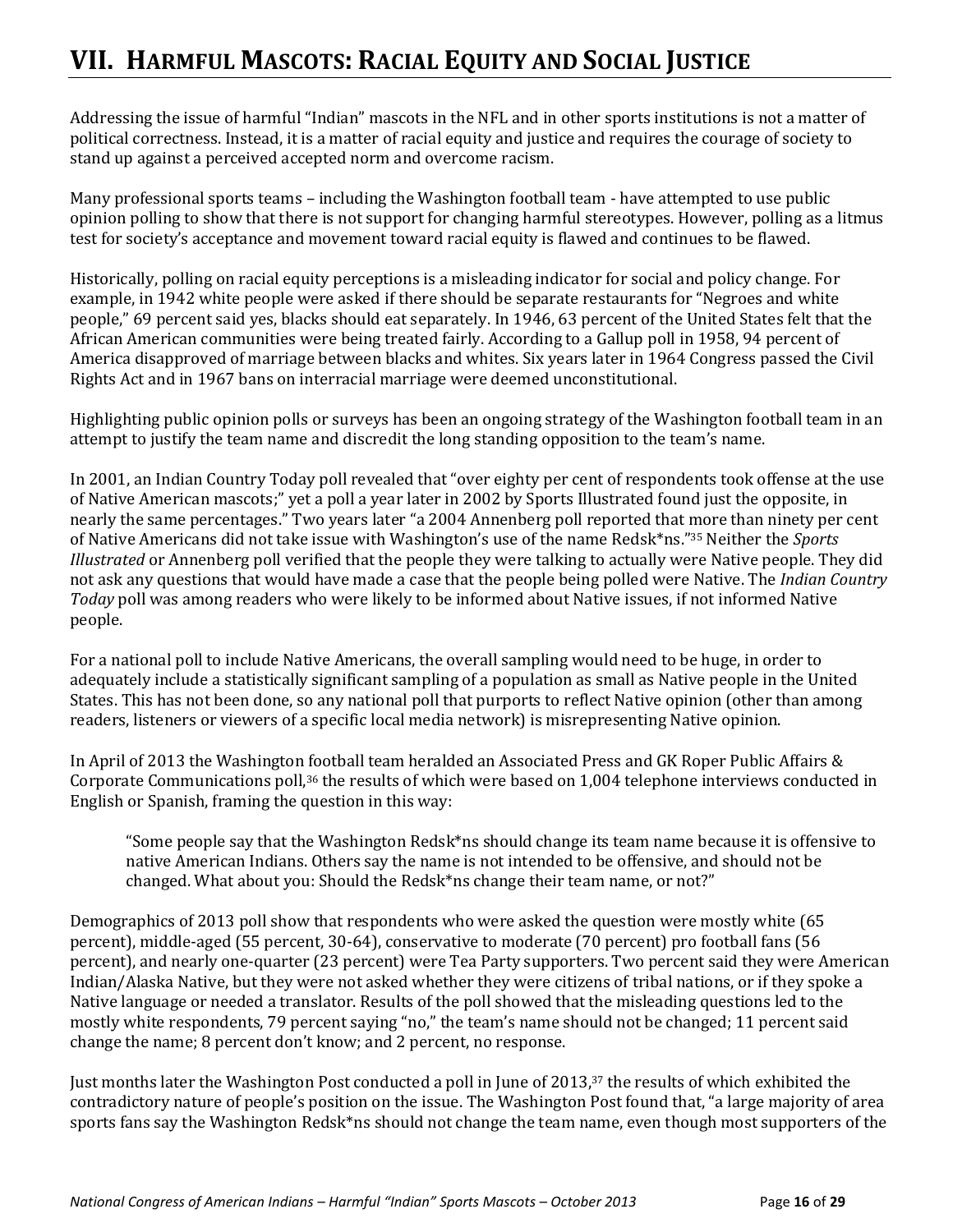nickname feel the word "redsk\*n" is an inappropriate term for Native Americans." More specifically, "among those who want to keep the Redsk\*ns' name, most (Among Redsk\*ns fans, about eight in  $10$ )  $-56$  percent  $$ say they feel the word "redsk\*n" is inappropriate."

While the results of these types of polls will continue to be unclear and vary by source, it is evident that leadership across society is needed to move the ball forward on racial equity for Native peoples including on the issue of harmful "Indian" mascots.

As African Americans achieved racial equity over the last two centuries, the systems of communicating racial violence through culture, such as sports logos quickly became a practice of the past. Today's harmful "Indian" mascots are very much an extension of the commercialization of race such as black face and African-American stereotypes like "Black Sambo" and Hispanic stereotypes like "Frito Bandito". However for American Indians, the gap in racial equity is represented by the stubborn grip professional sports teams hold on their "Indian" marketing symbols.

The advancement of society through racial equality has always come about because of the political and social courage of citizens, legislators, businesses, and consumers to change legal frameworks, cultural norms, and social practices that encourage racism to permeate society. This fact remains the same today in relation to harmful "Indian" mascots. As society continues to perpetuate harm through cultural practices, racial and social equity for Native people will remain elusive.

American businesses, political leaders, institutions, and individuals must act to advance a more equal and just society for all people, and the time to advance equality for America's first people is long overdue. To truly honor Native peoples and our unique historical and contemporary place in American society, leaders, citizens, and even sports fans must step forward and act to end harmful "Indian" mascots once and for all.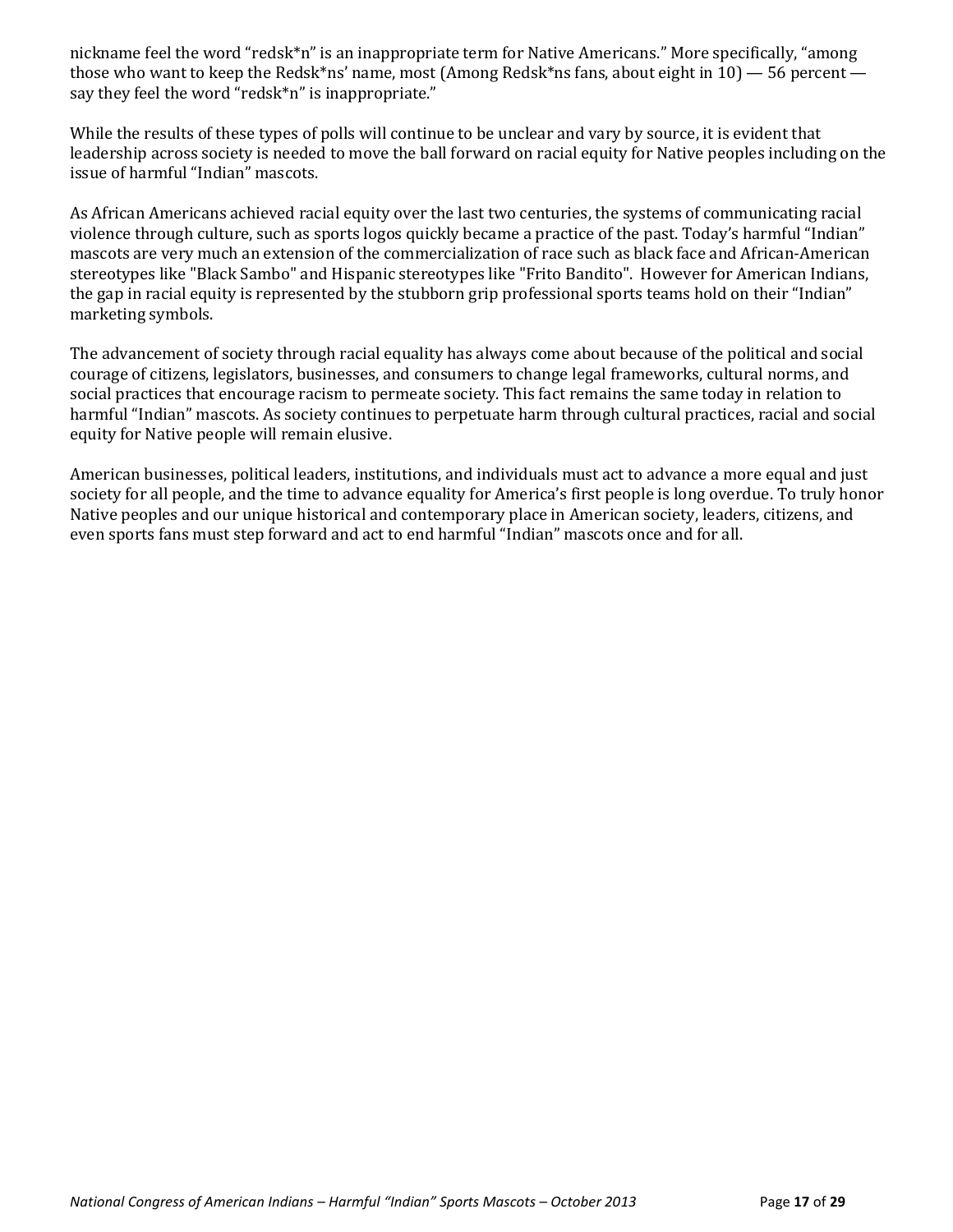#### **APPENDIX A - Time Line of Race & Change – The Washington Football Team**

As is noted in the following information, this level of racism, specifically connected with the Washington football team can be tracked in parallel with these very same systems which were in place to restrict the equal rights of African Americans – and are directly connected to the team's original owner, George Preston Marshall.

- **1900 –** The American Indian population is at an all-time low of 250,000, and is popularly known as the "Vanishing American."
- **1919** Native veterans of WWI are rewarded with U.S. citizenship, while most American Indian people are not allowed to leave reservations without written permission and are punished for exercising their tribal traditions.
- **1924** The Indian Citizenship Act is signed into law, allowing Indian citizens to vote, while most Native peoples remain confined to reservations and subjected to the "Civilization Regulations" that criminalized all traditional practices, dances, ceremonies, and ways.
- **1928** Boston Braves football team created. Indian headdress logo adopted.<sup>[26](#page-11-0)</sup>
- **1932** Racial tension increases across United States as unemployment rate reaches 24% nationally. Half of all black Americans unemployed. Slogans "No jobs for [N-word] until every white man has a job" or "[N-word]s back to the cotton fields. City jobs are for white men." Between 1932-'33 reported lynching's rose from eight to 28.
- **1932** George Preston Marshall buys the NFL team the Boston Braves from partners making him the sole owner.
- **1932** Boston Braves finish fourth as the newest team in NFL. Ticket sales for Braves games down as Great Depression continues.
- **1933** Coach William "Lone Star" Dietz formally hired as Boston Braves coach.
- **1933** In move to Fenway Park, Boston Braves renamed Boston Redsk\*ns.
- **1933** NFL owners, including Marshall who is said to have the led effort, adopt "undeclared ban" excluding African-Americans from playing professional football.
- **1934** Purported Native American, "Lonestar" Dietz fired as coach of the Boston Redsk\*ns after a year and a half – record as coach - 11 wins –11 loses.
- **1935 –** The Roosevelt Administration withdraws "Civilization Regulations," ending over a half century of religious, cultural, and social repression of American Indians, removing criminal sanctions for dancing and conduction ceremonies and exercising traditional tribal ways.
- **1938** After financial loses, Marshall moves Boston Redsk\*ns to Washington, DC. Team becomes Washington Redsk\*ns.
- **1946** NFL reintegrates after 13 year ban African-American players signed by NFL teams, Washington Redsk\*ns does not sign African-American player for another 16 years.
- **1947** Major League Baseball integrates Jackie Robinson, first African-American since 1880's to play for the Brooklyn Dodgers.
- **1954** United States Supreme Court rules in Brown v. Board of Education that public school segregation violates the equal protection clause of the 14th amendment.
- **1955** U.S. Supreme Court calls on lower courts to issue school desegregation orders.
- **1956** White mobs attempt to block desegregation of high schools in Clinton Tennessee. Tennessee Governor Frank Clement orders the National Guard to restore order.
- **1958** Gallup poll 94% of America disapproved of marriage between blacks and whites.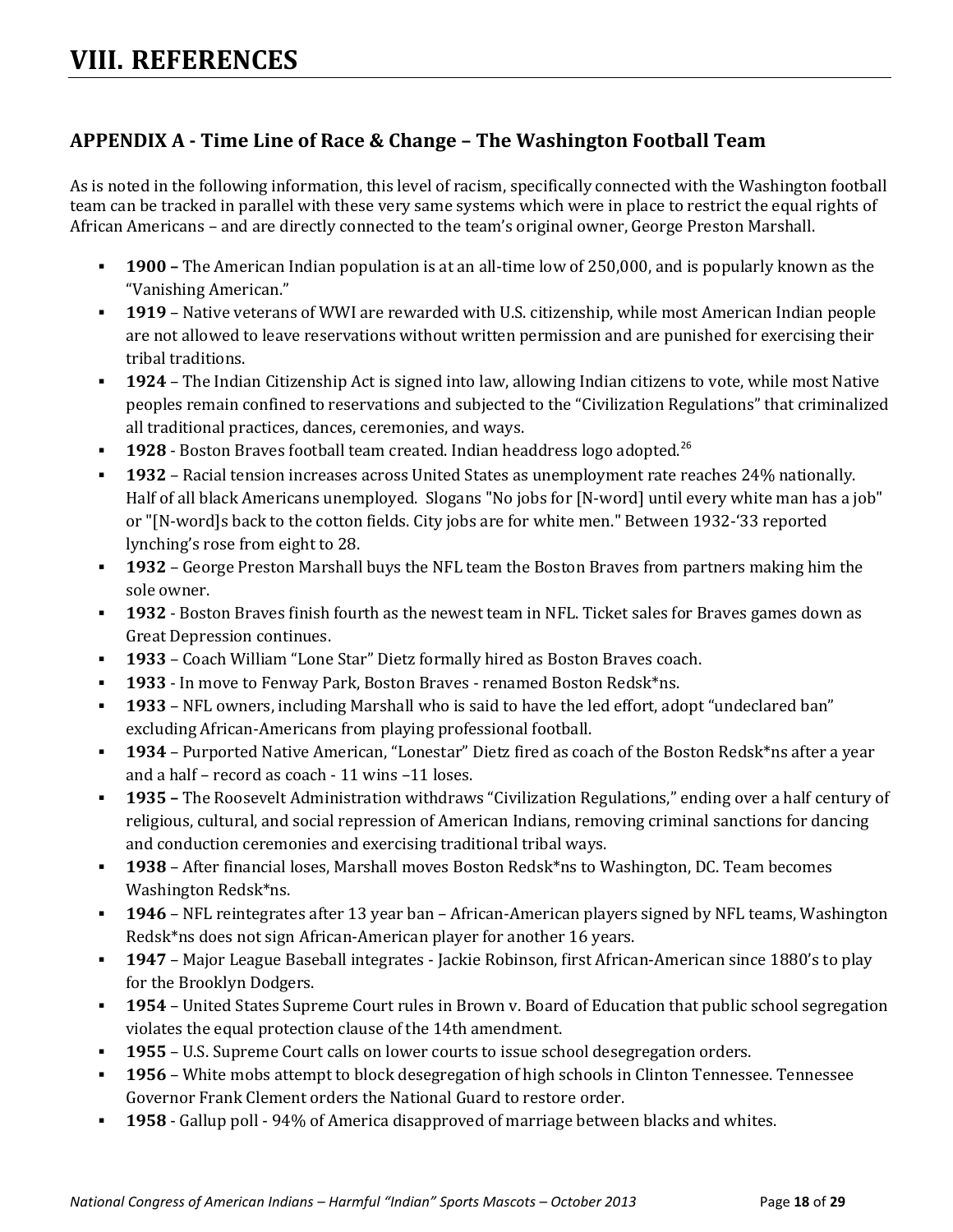- **1959** Marshall changes lyrics of team song from "fight for old D.C." to "Fight for old Dixie.
- **1961** President's Committee on Equal Employment Opportunity Commission established by President Kennedy in Executive Order 10925 to investigate racial discrimination by government contractors.
- **1961** In memo to President Kennedy, Interior Secretary Stewart Udall writes, "George Marshall of the Washington Redsk\*ns is the only segregationist hold-out in professional football. He refuses to hire Negro players even thought [sic] Dallas and Houston, Texas have already broken the color bar. The Interior Department owns the ground on which the new Washington Stadium is constructed, and we are investigating to ascertain whether a no-discrimination provision could be inserted in Marshall's lease."
- **1961** Marshal tells NY Times, "We take most of our players out of Southern colleges and are trying to appeal to Southern people...Those colleges don't have any Negro players."<sup>[23](#page-11-1)</sup>
- **1961** "American Nazi Party members...demonstrated in D.C. with placards reading KEEP REDSK\*NS WHITE."
- **1962** Team owner Marshall says "We'll start signing Negroes when the Harlem Globetrotters start signing whites."
- **1962** NFL and Interior come to agreement as Washington football team agrees to integrate by end of 1962.
- **1962** Washington Redsk\*ns become last team to "integrate" African American players signed to team.
- **1963** Dallas Texans renamed in move as the Kansas City Chiefs. No professional sports team has adopted a Native team name since.
- **1964** Civil Rights Act of 1964 enacted.
- **1967** Washington football team establishes registered trademark for "Redsk\*ns".
- **1968** NCAI establishes campaign to address Native American stereotypes in print and other media.
- **1972 –** NCAI and other organizations meet with team owner Edward Bennett Williams to ask for a name change – that was the last meeting any team owner ever had with Native people who oppose the team's name.
- **1989** During the 1988 NFC championship game, Fans Against Indian Racism ("FAIR") sponsored a banner flown above RFK Stadium demanding: "MAKE WASHINGTON AMERICA'S TEAM. CHANGE THE NAME."
- **1992** Super Bowl prompted four days of actions by approximately 3,000 Native Americans and their allies at the Metrodome in Minneapolis.
- **1992** Petition filed by seven Native plaintiffs, *Harjo et al v. Pro Football, Inc.* before the U.S. Patent and Trademark Office' (PTO), requesting the cancelation of six trademark licenses the PTO granted to the Washington NFL franchise for the disparaging name, Red\*kins.
- **1999** The three-judge panel of the PTO's Trademark Trial and Appeal Boad (TTAB) rules in favor of the Native plaintiffs , finding that the Red\*kins trademark "may be disparaging of Native Americans to a substantial composite of this group of people," and "may bring Native Americans into contempt or disrepute."
- **2003 –** Federal District Court rules for Pro Football, Inc., on a technicality, *laches*, saying that each of the Native plaintiffs waited too long after turning 18 to file the lawsuit.
- **2006 –** Six Native American young people, ages 18 to 24,, file *Blackhorse et al v. Pro Football, Inc.,* the identical petition before the U.S. PTO, which holds it in abeyance, pending the outcome of the *Harjo* case.
- **2007 –** The Native American Rights Fund filed an amici brief before the Court of Appeals for NCAI, the National Indian Education Association, the National Indian Youth Council and the Tulsa Indian Coalition Against Racism.
- **2009** NCAI filed an Amicus Brief along with four tribal governments (Cherokee Nation of Oklahoma, Comanche Nation of Oklahoma, Oneida Indian tribe of Wisconsin, and Seminole Nation of Oklahoma), as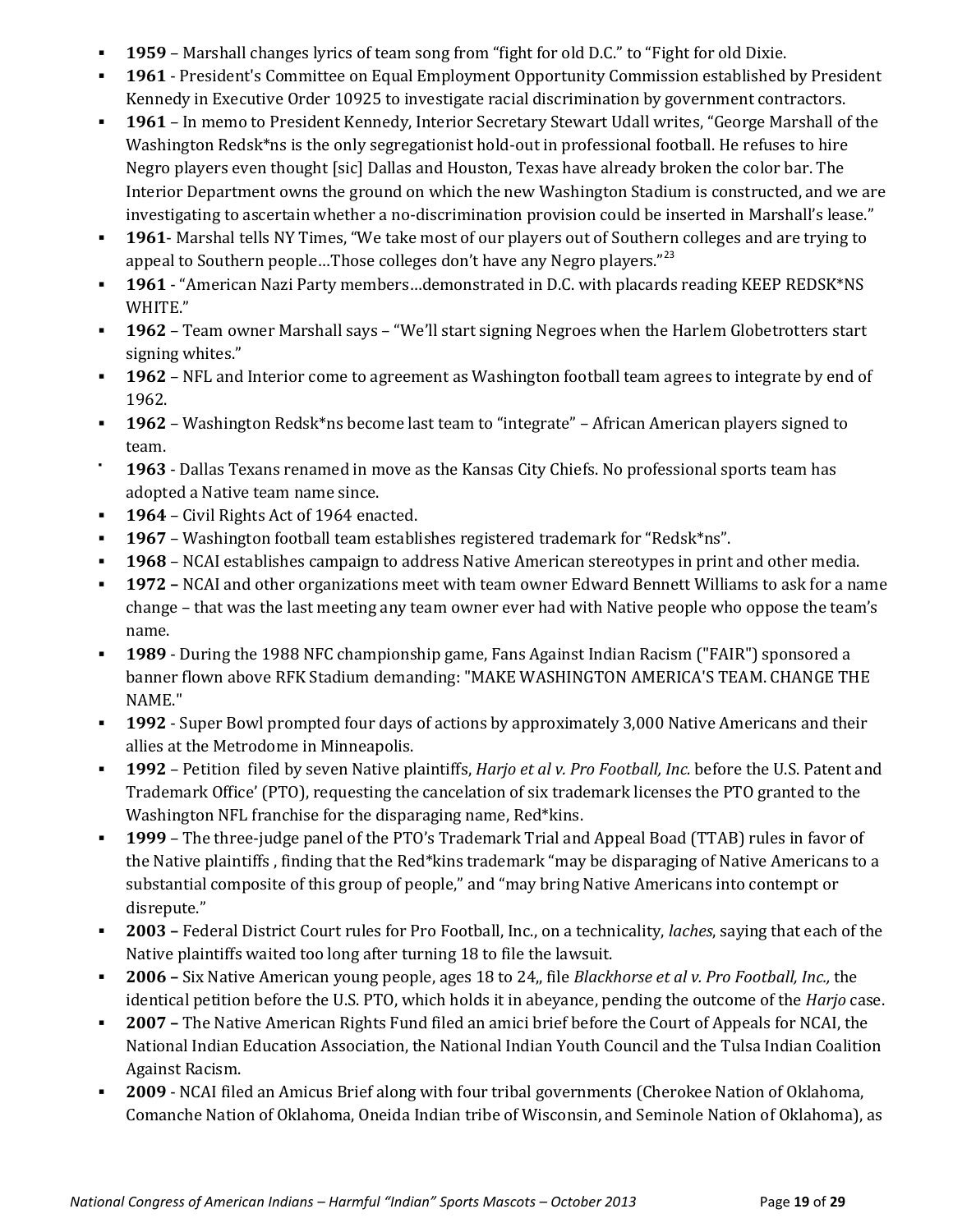well as over 20 national Indian organizations, requesting that the US Supreme Court hear an appeal to the lower court rulings to overturn the TTAB's decision.

- **2009** United States Supreme Court denied writ of certiorari for review. Upholding lower court decisions to overturn US TTAB decision in revoking trademark.
- **2013** Three-judge panel of the TTAB holds hearing in *Blackhorse* case..
- **2013** Mayor Vincent Gray stated that the team would need to consider a name change if they desired to move the football team into the district. (The Washington Football team currently plays its games in Landover, Maryland.)
- **2013** DC Councilman David Grasso offers a resolution calling for a name change to Red Tails to honor Tuskegee Airmen.
- **2013** Dan Snyder refuses to change name of Redsk\*ns team, telling the USA Today, team will "NEVER" change its name.
- **2013** H.R. 1278, legislation offered by bipartisan group of Representatives to address Washington football team trademark issue.
- **2013** Slate, Mother Jones, the New Republic, and prominent reporters Sports Illustrated's Peter King and USA Today sports writer Christine Brennan – drop the "R" word.
- **2013**  For the third time, the Washington Post editorial board calls for team to change the Washington football team name.
- **2013**  President Barack Obama lends his support to the change effort noting the team's name is offensive to a "sizeable group of people" and raises "real and legitimate concerns."

### **APPENDIX B - TIMELINE OF SELECTED COLLEGE/UNIVERSITY MASCOT NAME CHANGES AND OTHER IMPORTANT EVENTS ADDRESSING "INDIAN" MASCOTS**

**1963 –** The National Indian Youth Council forms and Clyde Warrior and others begin organizing on college campuses to remove "Indian" sports stereotypes, starting with the University of Oklahoma and its mascot, "Little Red."

**1968 –** NCAI organizes a national campaign to focus on ending "Indian" references in American sports.

**1969** – The National Indian Education Association organizes Native educators, school board members, parents and students around removal of all "Indian" names, symbols and behaviors associated with sports teams.

**1970** – The University of Oklahoma retires its mascot, "Little Red," in use since the 1940s, becoming the first school to stop the use of any "Native" sports stereotype.

**1971 –** Marquette University in Wisconsin abandons its "Willie Wampum" mascot for "Chief White Buck" and then "First Warrior" and then "Warriors," and in 1994 ends all use of "Indian" names and imagery for the "Golden Eagles."

**1972 –** Dickenson State in Pennsylvania trades "Savages" for "Blue Hawks."

**1973 –** Stanford University in California drops its "Indians" team name and imagery, re-emphasizing its color, "Cardinals."

**1973 –** Eastern Washington University ended its "Savages" mascot and replaced it with "Eagles."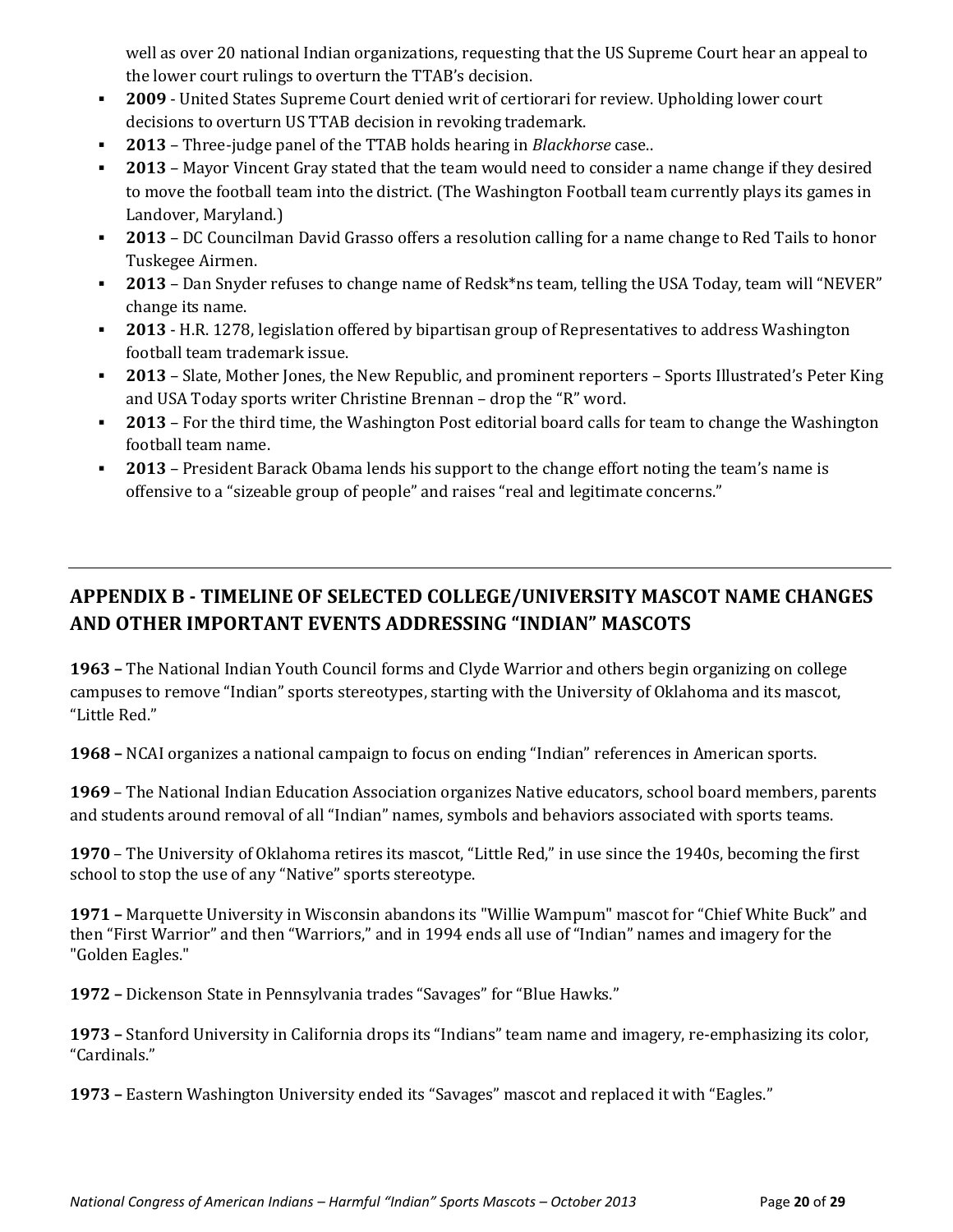**1974 –**Dartmouth College in New Hampshire drops its "Indian" team name, re-emphasizing its color, "Big Green."

**1975 –** St. Bonaventure University in New York ends the "Brown Squaw" name for the women's teams and 20 years later replaces "Brown Indian" with "Bonafanatic ."

**1978 –** Syracuse University in New York drops its "Onondaga chief, O-gee-ke-da Ho-achen-ga-da, the saltine warrior Big Chief Bill Orange," aka "Saltine Warrior" mascot and re-emphasizes its color, "Orange," which later becomes "Orange," the fruit**.**

**1980 –** Southern Oregon shortens "Red Raiders" to "Raiders."

**1988 –** Siena College in New York changes "Indians" to "Saints," with "Measles" coming in a close second in the student vote, following a school-wide epidemic of the disease.

**1988 –** St. Mary's College changes "Red Men" to "Cardinals."

**1989 -** Brainerd Community College in Minnesota goes from "Red Raiders" to "Raiders."

**1990 –** The Morning Star Institute, the Council of Elders and Youth and The 1992 Alliance issue a *Call for the Sports Industry and Advertising World to End the Emotional Violence Perpetuated on Native Youth by Mascots, Cartoons and Caricatures of Native Peoples.*

**1991 –** Eastern Michigan change "Hurons" to "Eagles."

**1992 –** Simpson College ends "Redmen" and "Lady Reds" in favor of "Storm" and "Thundercats."

**1994 –** St. John's University in New York, the largest Catholic university in the United States, changes its "Redmen" team name to "Red Storm."

**1996 –** Miami University of Ohio drops its "Red\*kins" team name for "RedHawks."

**1996 -** The University of Tennessee at Chattanooga stops using its mascot, "Chief Moccanooga."

**1996 –** Adams State University changes its mascot from "Indian" to "Grizzly."

- **1998 –** Oklahoma City University gives up "Chiefs" for "Stars."
- **1998 -** Southern Nazarene University in Oklahoma replaces "Red\*kins" with "Crimson Storm."
- **1998 –** Morningside College replaces its "Maroon Chiefs" with "Mustangs."
- **2000 -** [Seattle University](http://en.wikipedia.org/wiki/Seattle_University) changed its mascot from "Chieftains" to "[Redhawks](http://en.wikipedia.org/wiki/Seattle_Redhawks)."
- **2001 -** Southwestern College goes from the "Apaches" to the "Jaguars."

**2001 –** Cumberland College changes from "Indians" to "Patriots."

**2001 –** U.S. Commission on Civil Rights issues its "Statement on the Use of Native American Images and Nicknames as Sports Symbols."

**2003 –** The Native American Journalists Association issues its *Reading Red Report 2003: A Call for the News Media to Recognize Racism in Sports Teams Nicknames and Mascots.*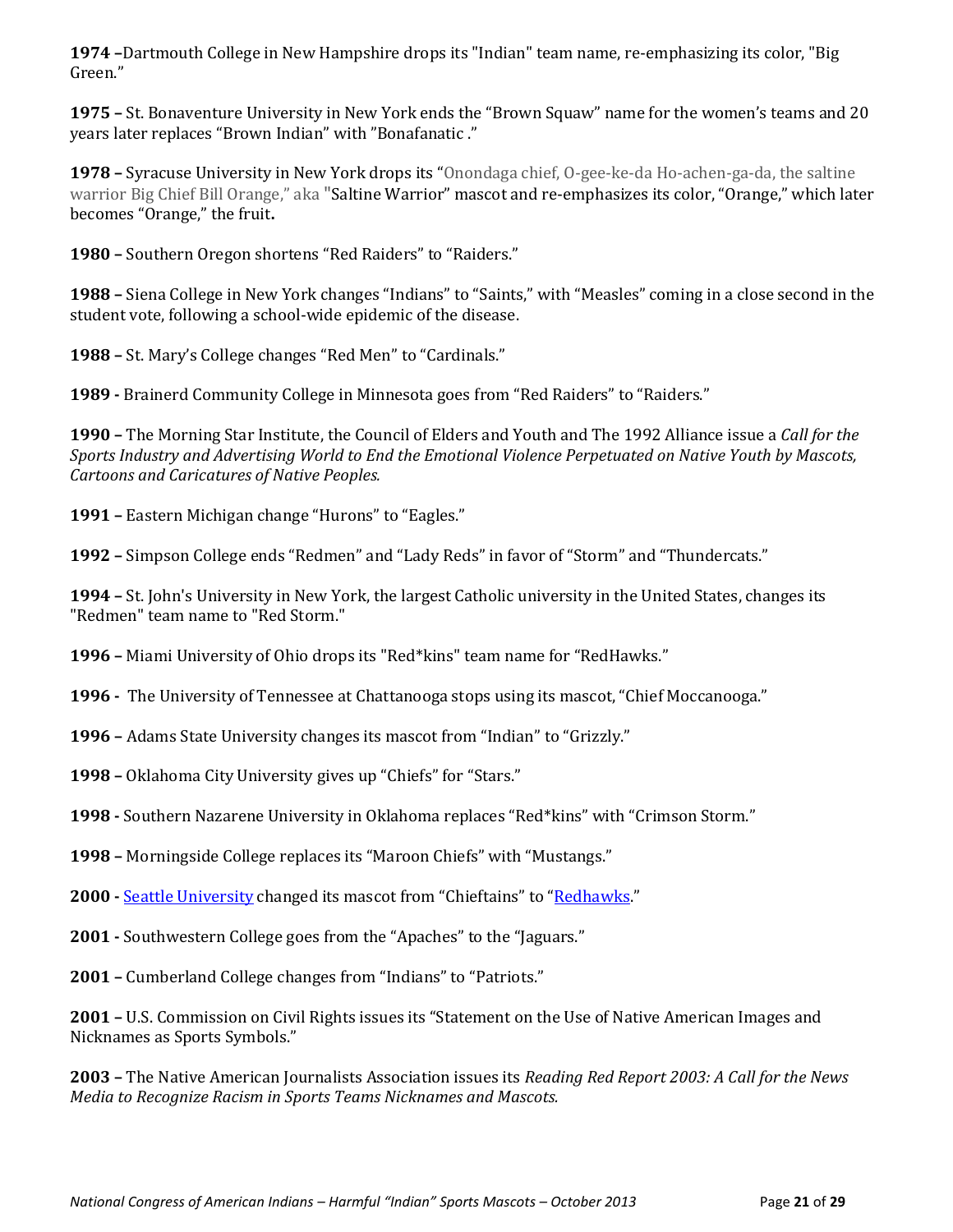**2005** – The NCAA announced a ban on the use of American Indian mascots during its postseason tournaments, finding that such mascots are hostile and abusive to Native people.

**2005 –** Stonehill College drops its "Chieftains" mascot for the "Skyhawk."

**2006 –** Northeastern State University changes from "Redmen" to "RiverLHawks."

**2006 –** Bradley University in Illinois stops using Native imagery, but retains "Braves."

**2006 -** Alcorn State University keeps "Braves" name, but discontinues use of "Indian" imagery.

**2006 –** The College of William & Mary was forced by the NCAA to drop the feathers from its logo; the College had changed its team name from "Indians" to "Tribe" in the 1970s.

**2006 -** University of Louisiana at Monroe trades "Indians" for "Warhawks."

**2007 –** The University of Illinois at Urbana-Champaign gets rid of its mascot, "Chief Illiniwek,"

**2008 -** The [Arkansas State University](http://en.wikipedia.org/wiki/Arkansas_State_University) replaced its mascot, "Indians," with "Red Wolves."

**2013** – The University of North Dakota ended the long running conflicts over "Fighting Sioux," after all legal challenges were concluded in 2013 and after a statewide ballot initiative to keep the team name was defeated by a two-thirds no vote in 2012.

#### **APPENDIX C – 2009 US SUPREME COURT AMICUS BRIEF SUPPORTERS**

Groups that filed the 2009 amicus brief in support of the petition for the case to be heard before the U.S. Supreme Court:

- National Congress of American Indians (NCAI)
- Cherokee Nation of Oklahoma
- Comanche Nation of Oklahoma
- Oneida Indian Tribe of Wisconsin
- Seminole Nation of Oklahoma
- National Indian Education Association (NIEA)
- National Indian Youth Council (NIYC)
- National Indian Child Welfare Association (NICWA)
- American Indian Higher Education Consortium (AIHEC)
- American Indian College Fund (AICF)
- National Native American Law Association (NNALSA)
- Tulsa Indian Coalition Against Racism (TICAR)
- Capitol Area Indian Resources (CAIR)
- American Indian Studies University of Illinois (Urbana Champaign) (AIS-UI)
- Native American House (NAH)
- Wisconsin Indian Education Association (WIEA)
- Native Americans at Dartmouth (NAD)
- Native Americans at Brown (NAB)
- National Institute for Native Leadership in Higher Education (NINLHE)
- Society of American Indian Government Employees (SAIGE)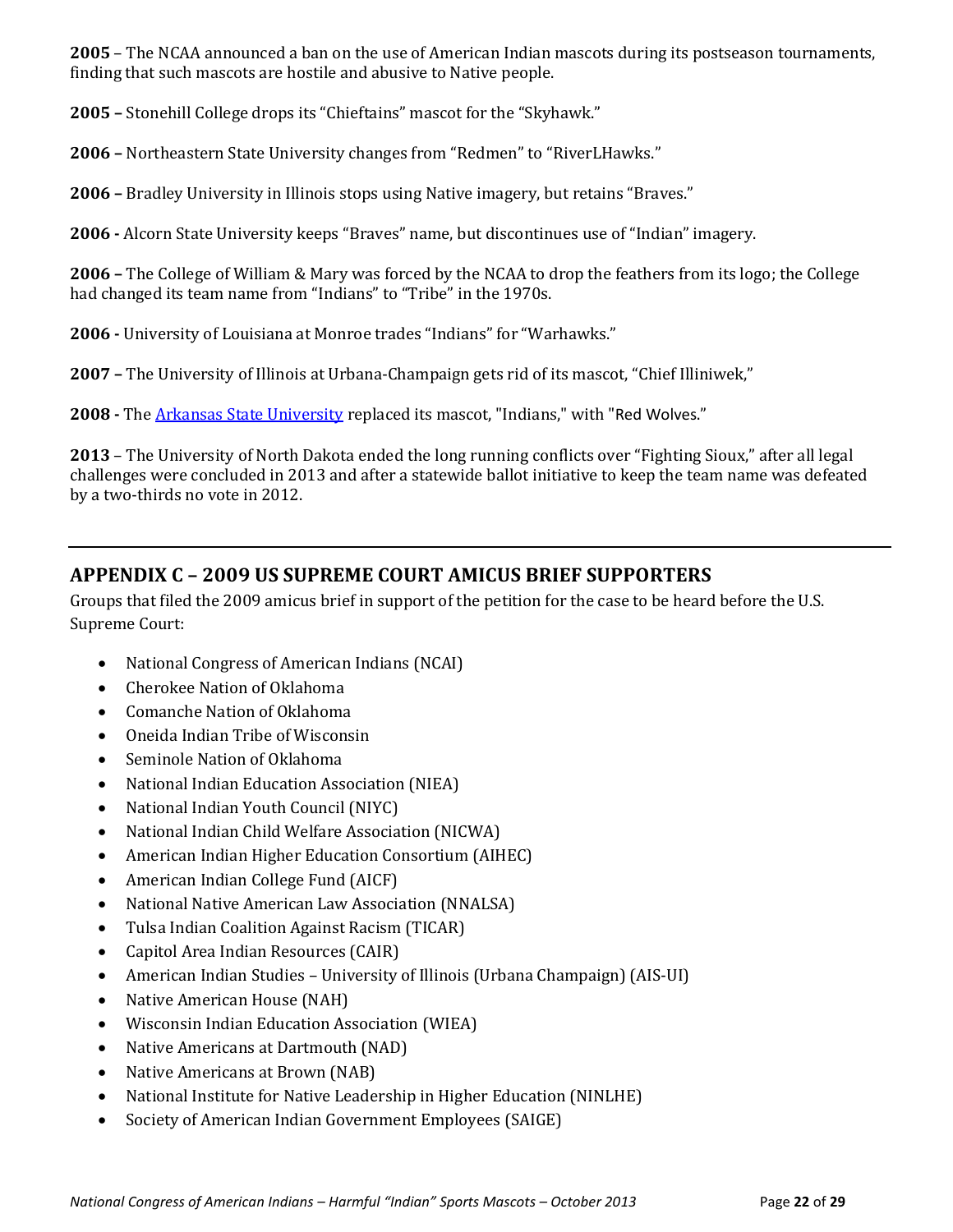- Native American Journalists Association (NAJA)
- Native American Finance Officers Association (NAFOA)
- Indigenous Democratic Network (INDN's List)
- Americans for Indian Opportunity (AIO)
- Alianza Indígena Sin Fronteras (Alianza)
- International Indian Treaty Council (IITC)

#### **APPENDIX D – GROUPS WITH RESOLUTIONS TO END HARMFUL MASCOTS**

Groups that have adopted resolutions calling for the retirement of Indian names and mascots in sports (list is not necessarily exhaustive):

- American College Personnel Association (ACPA)
- American Counseling Association
- American Psychological Association (APA)
- Cherokee, Chickasaw, Choctaw, Muskogee, and Seminole Nations (Oklahoma)
- Comanche Nation of Oklahoma
- Great Lakes Inter-Tribal Council
- Maryland Commission on Indian Affairs
- Menominee Indian Tribe of Wisconsin
- Metropolitan Washington Council of Governments\* specifically Washington "Redsk\*ns"
- Michigan State Board of Education
- National Congress of American Indians (NCAI)
- National Education Association
- National Indian Education Association
- Nebraska Commission on Indian Affairs
- New Hampshire State Board of Education
- Oneida Tribe of Indians of Wisconsin
- Oregon Indian Education Association (OIEA)
- Tennessee Commission of Indian Affairs
- Washington State Board of Education
- Wisconsin Education Association Council

#### **APPENDIX E - GROUPS SUPPORTING END TO HARMFUL MASCOTS**

Organizations that have endorsed the retirement of Native American names, mascots and logos from sports (list is not necessarily exhaustive):

- Advocates for American Indian Children (California)
- The Affiliated Tribes of Northwest Indians
- American Anthropological Association
- American College Personnel Association
- American Counseling Association
- American Indian Mental Health Association (Minnesota)
- American Indian Movement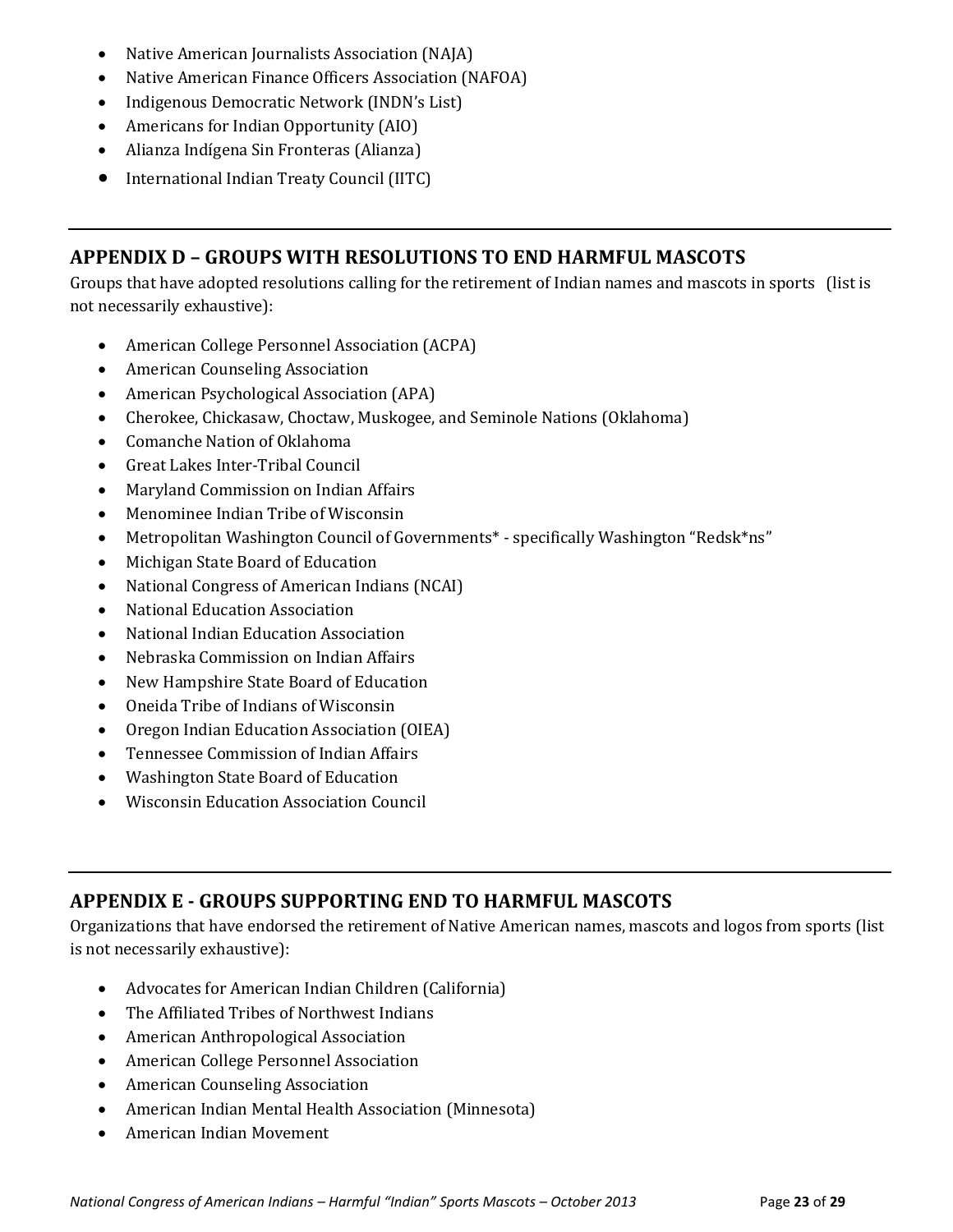- American Indian Opportunities Industrialization Center of San Bernardino County
- American Indian Student Services at the Ohio State University
- American Jewish Committee
- American Psychological Association
- American Sociological Association
- Asian American Journalists Association
- Associated Students Council of San Diego State University
- Association on American Indian Affairs
- BRIDGES Building Roads Into Diverse Groups Empowering Students
- Buncombe County Native American Intertribal Association (North Carolina)
- Calvert Investment Group
- Center for Artistic Revolution (CAR) (Arkansas)
- Center for the Study of Sports in Society
- Cincinnati Zapitista Coalition
- COLOR Community One Love One Race
- Committee to End Cultural Genocide (St. Cloud State University)
- Concerned American Indian Parents (Minnesota)
- Council for Indigenous North Americans (University of Southern Maine)
- Eagle and Condor Indigenous Peoples' Alliance
- Fontana Native American Indian Center, Inc.
- Governor's Interstate Indian Council
- Grand Traverse Band of Ottawa and Chippewa Indians (Michigan)
- Greater Tulsa Area Indian Affairs Commission
- Great Lakes Inter-Tribal Council
- Gun Lake Band of Potawatomi Indians (Michigan)
- HONOR Honor Our Neighbors Origins and Rights
- Hutchinson Human Relations Commission
- Illinois State University Student Government Association
- Inter-Ethnic Children's Council (Los Angeles)
- Inter-Faith Council on Corporate Responsibility (ICCR)
- Inter-Tribal Council of the Five Civilized Tribes
- (Composed of the Choctaw, Chickasaw, Muskogee (Creek), Cherokee, and Seminole Nations)
- Juaneño Band of Mission Indians
- Kansas Association for Native American Education
- Latino Children's Action Council (Los Angeles)
- League of United Latin American Citizens
- Little River Band of Ottawa Indians
- Maryland Commission on Indian Affairs
- Mascot Abuse San Francisco Bay Area
- Medicine Wheel Intertribal Association
- Menominee Tribe of Indians (Wisconsin)
- Michigan Civil Rights Commission
- Michigan Education Association
- State of Michigan, State Board of Education
- Metropolitan Washington Council of Governments\* specifically Washington "Redsk\*ins"
- Minnesota Indian Education Association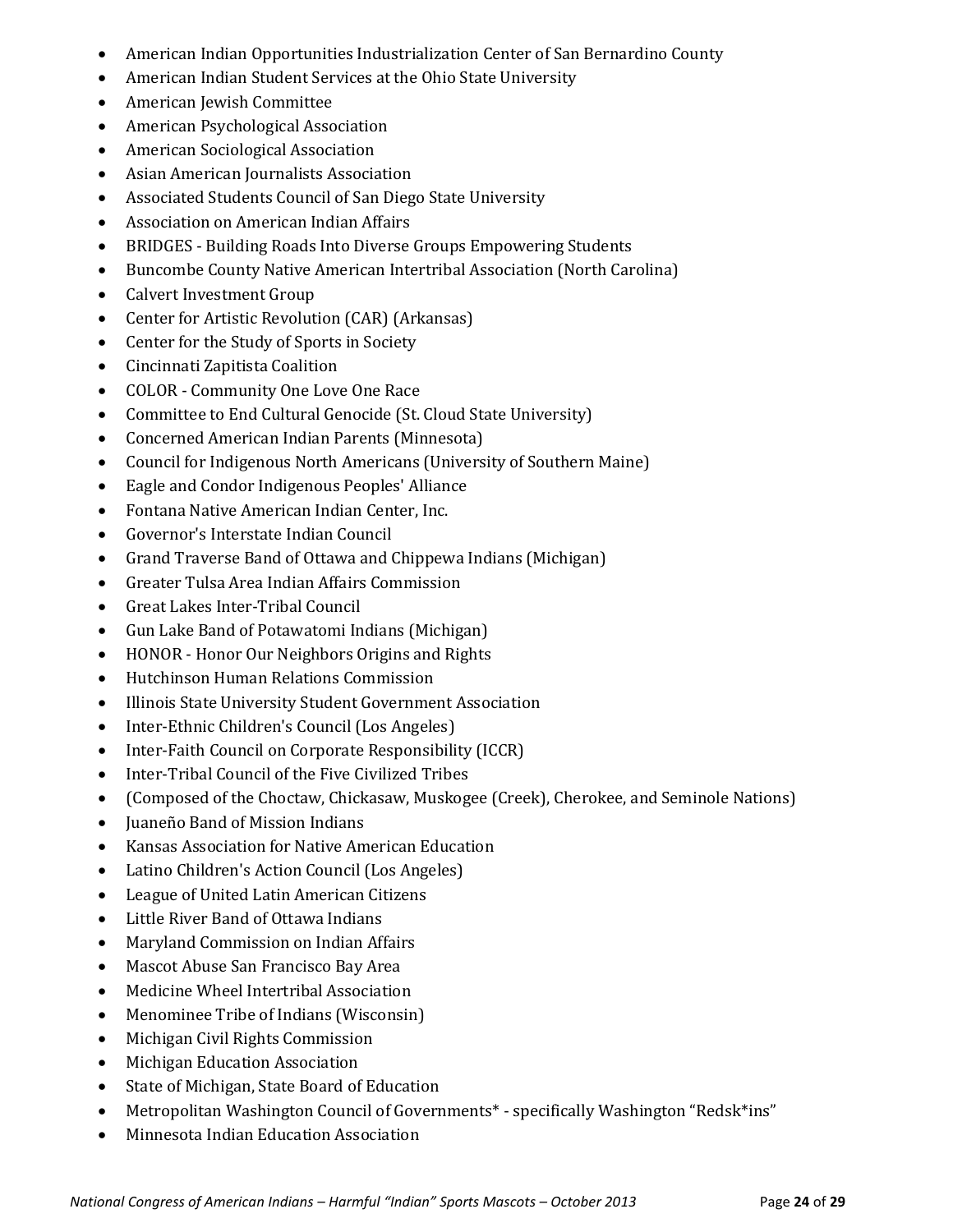- Minnesota State Colleges and Universities Board
- Minnesota State Board of Education
- Modern Language Association
- Morning Star Institute
- National Association for the Advancement of Colored People (NAACP)
- National Association of Black Journalists
- National Association of Hispanic Journalists
- National Coalition on Racism in Sports and the Media
- National Conference of Christians and Jews
- National Conference for Community and Justice
- National Congress of American Indians
- National Education Association
- National Indian Education Association
- Native American Caucus of the California Democratic Party
- Native American Indian Center of Central Ohio
- Native American Journalists Association
- Native American Rights Fund
- Nebraska Commission on Indian Affairs
- New Hampshire State Board of Education
- New York State Education Department
- Nottawaseppi Huron Band of Potawatomi (Michigan)
- North American Society for the Sociology of Sport
- North Carolina Commission of Indian Affairs
- North Dakota Indian Education Association
- North Dakota State University Student Senate
- Office of Native American Ministry, Diocese of Grand Rapids (Michigan)
- Ohio Center for Native American Affairs
- Oneida Tribe of Indians of Wisconsin
- Oregon Indian Education Association
- Presbyterian Church, U.S.A.
- Progressive Resource/Action Cooperative
- Rainbow Coalition
- San Bernardino/Riverside Counties Native American Community Council
- Students Making All Races Tolerant (SMART)
- Society of Indian Psychologists of the Americas
- Southern California Indian Center
- Southern Christian Leadership Conference
- St. Cloud State University American Indian Center
- Sault Ste. Marie Tribe of Chippewa Indians
- Standing Rock Sioux Tribe
- Tennessee Chapter of the National Coalition for the Preservation of Indigenous Cultures
- Tennessee Commission of Indian Affairs
- Tennessee Native Veterans Society
- Unified Coalition for American Indian Concerns, Virginia
- Unitarian Universalist Association of Congregations
- United Church of Christ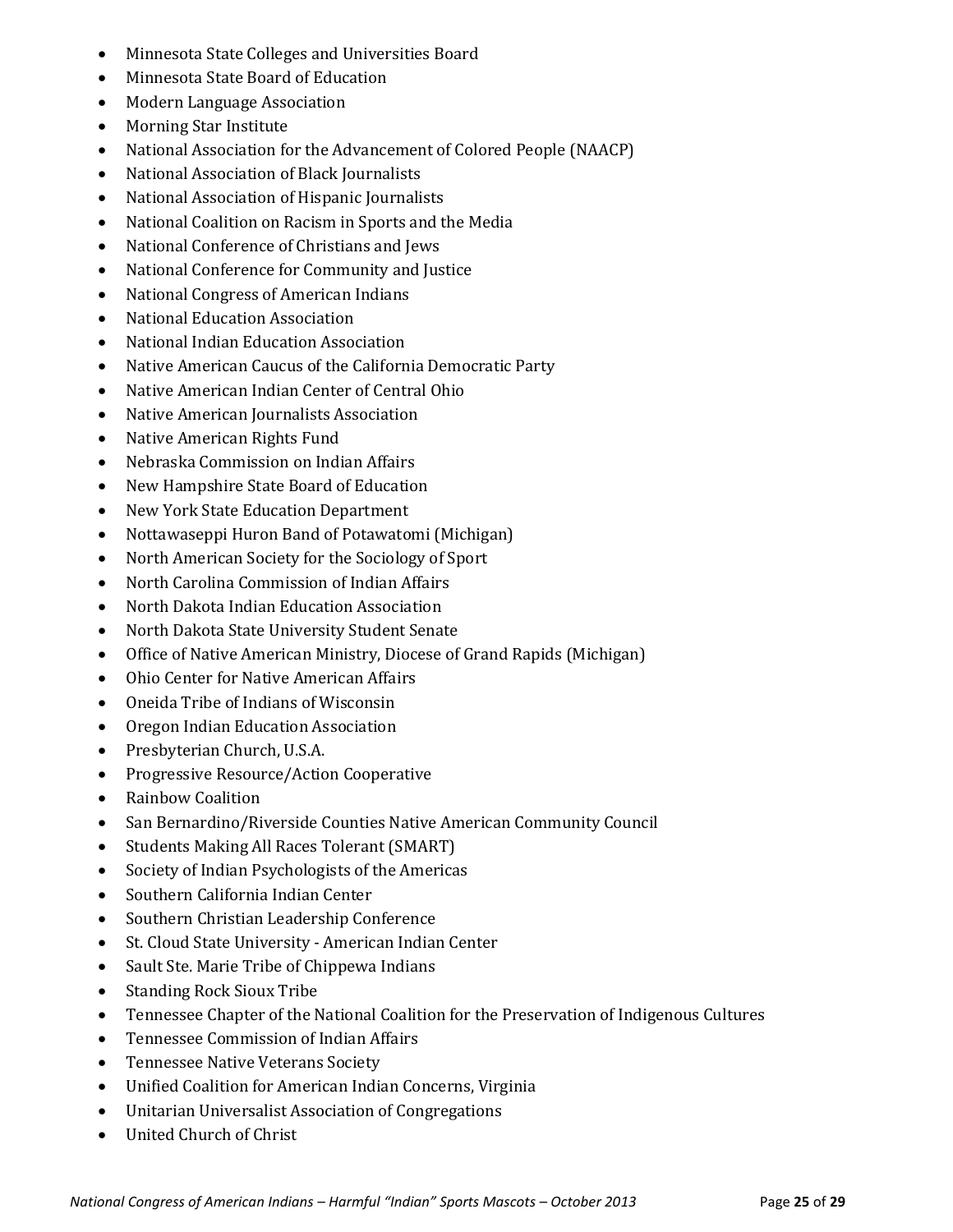- The United Indian Nations of Oklahoma
- United Methodist Church
- United States Commission on Civil Rights
- Virginia American Indian Cultural Resource Center
- Washington State Board of Education
- Western North Carolina Citizens for an End to Institutionalized Bigotry
- Wisconsin Education Association Council
- Wisconsin Indian Education Association
- WIEA "Indian" Mascot and Logo Taskforce (Wisconsin)
- Wisconsin State Human Relations Association
- Woodland Indian Community Center-Lansing (Michigan)
- Youth "Indian" Mascot and Logo Taskforce (Wisconsin)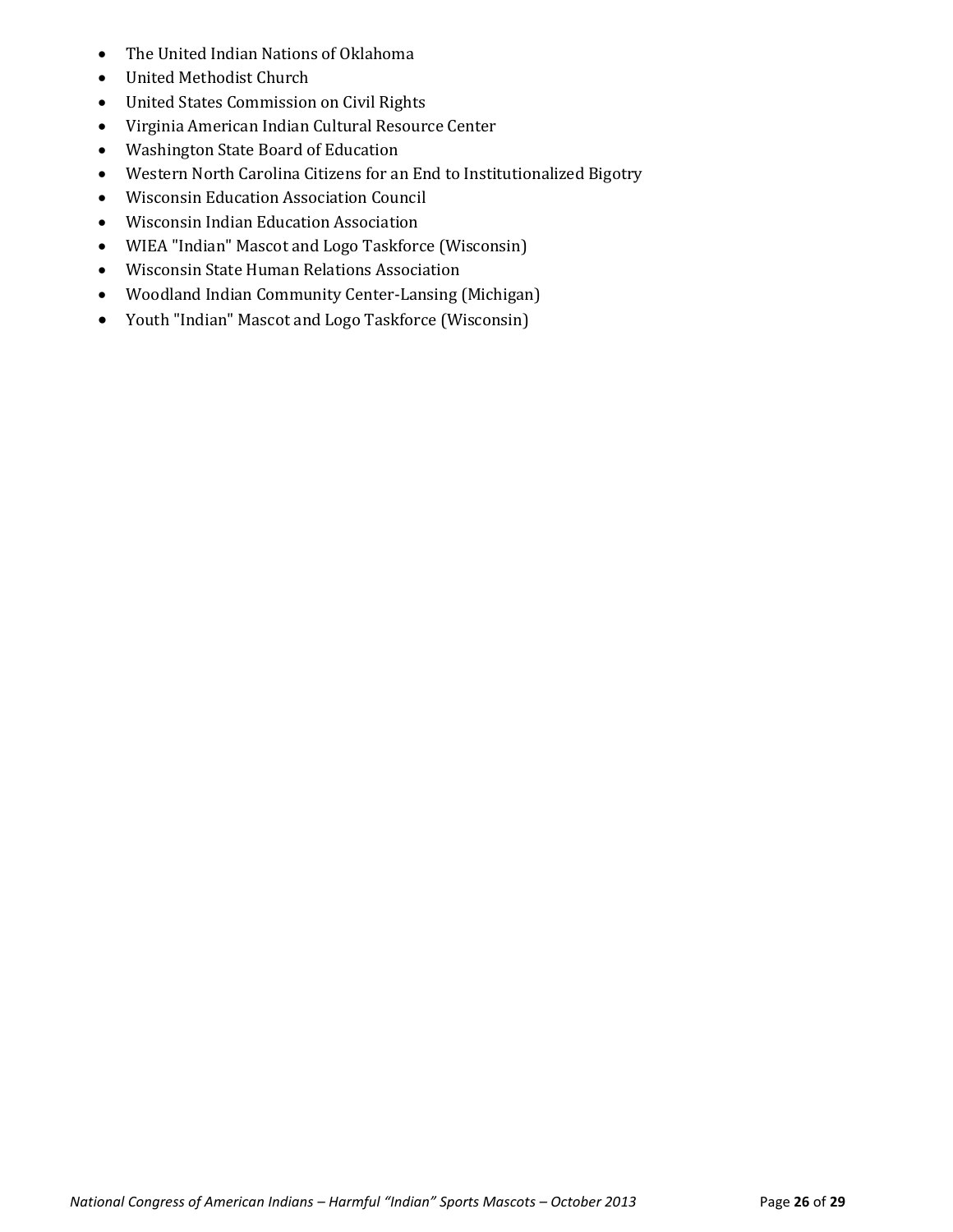#### **END NOTES**

 $\overline{\phantom{a}}$ 

<sup>1</sup> American Indian Social Representations: Do They Honor or Constrain American Indian Identities? Stephanie A. Fryberg, Stanford University. 2004. http://www.indianmascots.com/ex 15 -[\\_fryberg\\_brown\\_v.pdf](http://www.indianmascots.com/ex_15_-_fryberg_brown_v.pdf)

<sup>2</sup> Native Youth Suicide - <http://www.apa.org/pubs/journals/features/ser-7-3-213.pdf>; [http://indiancountrytodaymedianetwork.com/2013/01/17/alaska-natives-tackle-youth-suicide](http://indiancountrytodaymedianetwork.com/2013/01/17/alaska-natives-tackle-youth-suicide-lessons-land-147028)[lessons-land-147028](http://indiancountrytodaymedianetwork.com/2013/01/17/alaska-natives-tackle-youth-suicide-lessons-land-147028)

<sup>3</sup> Bureau of Justice Statistics - A BJS Statistical Profile, 1992-2002 - American Indians and Crime <http://www.bjs.gov/content/pub/pdf/aic.pdf>

<sup>4</sup> 2005 NCAI Resolution in Support of NCAA Ban on Harmful Mascots <http://www.ncai.org/resources/resolutions/support-for-ncaa-ban-on-indian-mascots>

<sup>5</sup> NCAI Amicus Brief, 2009

[http://www.ncai.org/resources/legal\\_briefing/suzan-s-harjo-et-al-petitioners-v-pro-football-inc](http://www.ncai.org/resources/legal_briefing/suzan-s-harjo-et-al-petitioners-v-pro-football-inc-respondent-brief-of-amici-curiae-national-congress-of-american-indians-et-al-in-support-of-the-petition-for-awrit-of-certiorari)[respondent-brief-of-amici-curiae-national-congress-of-american-indians-et-al-in-support-of-the](http://www.ncai.org/resources/legal_briefing/suzan-s-harjo-et-al-petitioners-v-pro-football-inc-respondent-brief-of-amici-curiae-national-congress-of-american-indians-et-al-in-support-of-the-petition-for-awrit-of-certiorari)[petition-for-awrit-of-certiorari](http://www.ncai.org/resources/legal_briefing/suzan-s-harjo-et-al-petitioners-v-pro-football-inc-respondent-brief-of-amici-curiae-national-congress-of-american-indians-et-al-in-support-of-the-petition-for-awrit-of-certiorari)

<sup>6</sup> U.S. Commission on Civil Rights statement on Harmful Mascots: <http://www.usccr.gov/press/archives/2001/041601st.htm>

<sup>7</sup> American Psychological Association on Indian Mascots <http://www.apa.org/pi/oema/resources/indian-mascots.aspx>

<sup>8</sup> American Sociological Association policy statement

http://www.asanet.org/about/Council Statements/use of native american nicknames logos and ma [scots.cfm](http://www.asanet.org/about/Council_Statements/use_of_native_american_nicknames_logos_and_mascots.cfm)

<sup>9</sup> NAACP 1999 Resolution [http://www.aistm.org/naacp\\_1999\\_resolution.htm](http://www.aistm.org/naacp_1999_resolution.htm)

<sup>10</sup> NCAA Mascot Policy

<http://nmai.si.edu/sites/1/files/pdf/seminars-symposia/NCAA-Mascot-Policy.pdf>

<sup>11</sup> NCAI Resolution in Support of NCAA Ban on Harmful Mascots <http://www.ncai.org/resources/resolutions/support-for-ncaa-ban-on-indian-mascots>

<sup>12</sup> NCAA Announcement of Mascot Policy, 2005

[http://fs.ncaa.org/Docs/PressArchive/2005/Announcements/NCAA%2BExecutive%2BCommittee%2](http://fs.ncaa.org/Docs/PressArchive/2005/Announcements/NCAA%2BExecutive%2BCommittee%2BIssues%2BGuidelines%2Bfor%2BUse%2Bof%2BNative%2BAmerican%2BMascots%2Bat%2BChampionship%2BEvents.html) [BIssues%2BGuidelines%2Bfor%2BUse%2Bof%2BNative%2BAmerican%2BMascots%2Bat%2BCham](http://fs.ncaa.org/Docs/PressArchive/2005/Announcements/NCAA%2BExecutive%2BCommittee%2BIssues%2BGuidelines%2Bfor%2BUse%2Bof%2BNative%2BAmerican%2BMascots%2Bat%2BChampionship%2BEvents.html) [pionship%2BEvents.html](http://fs.ncaa.org/Docs/PressArchive/2005/Announcements/NCAA%2BExecutive%2BCommittee%2BIssues%2BGuidelines%2Bfor%2BUse%2Bof%2BNative%2BAmerican%2BMascots%2Bat%2BChampionship%2BEvents.html)

<sup>13</sup> NCAA Press Release on Process for Namesake Exception, 2005 [http://fs.ncaa.org/Docs/PressArchive/2005/Announcements/NCAA%2BExecutive%2BCommittee%2](http://fs.ncaa.org/Docs/PressArchive/2005/Announcements/NCAA%2BExecutive%2BCommittee%2BApproves%2BNative%2BAmerican%2BMascot%2BAppeals%2BProcess.html) [BApproves%2BNative%2BAmerican%2BMascot%2BAppeals%2BProcess.html](http://fs.ncaa.org/Docs/PressArchive/2005/Announcements/NCAA%2BExecutive%2BCommittee%2BApproves%2BNative%2BAmerican%2BMascot%2BAppeals%2BProcess.html)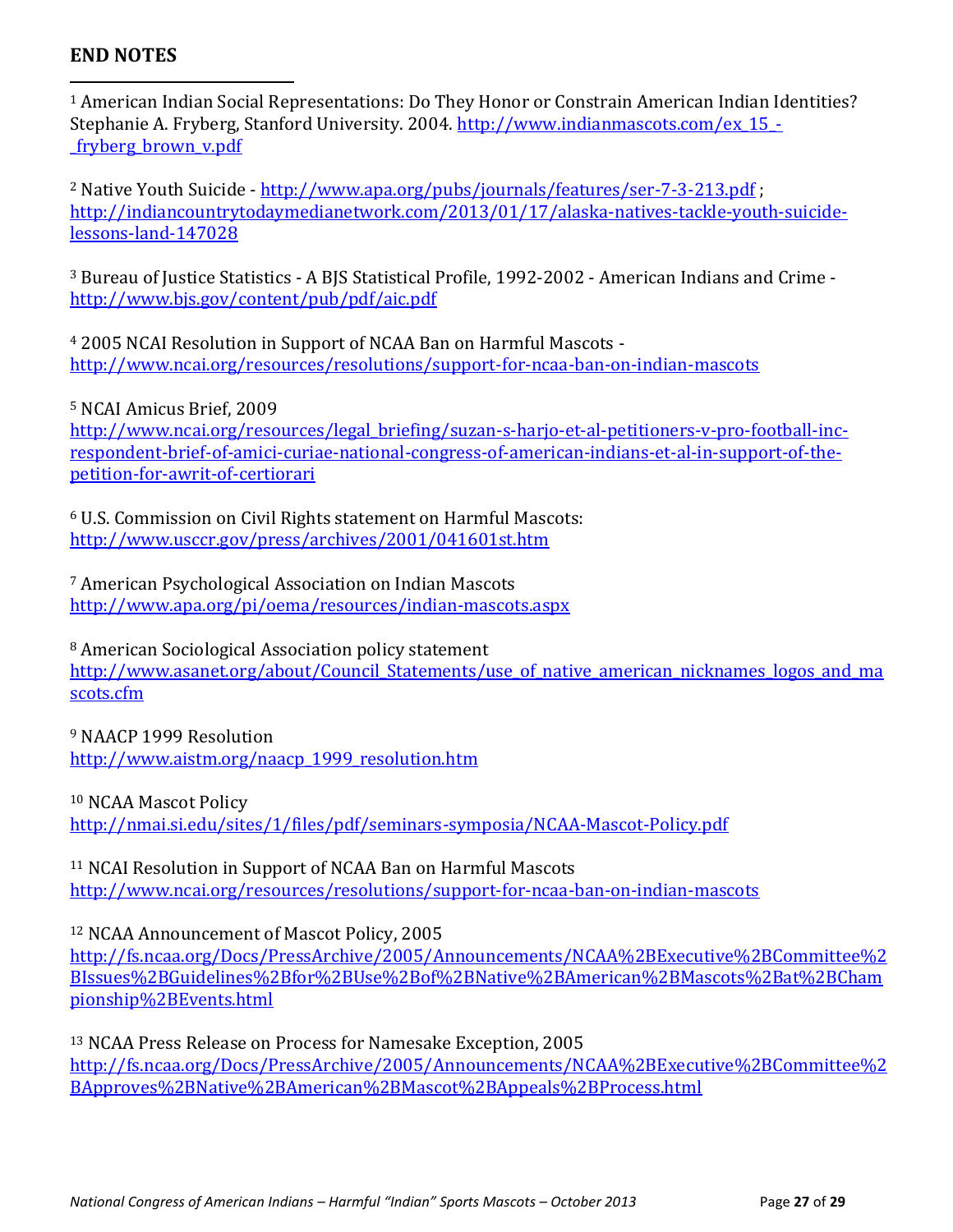<sup>14</sup> North Dakota voters overwhelmingly reject 'Fighting Sioux' nickname. by Aaron Blake, Washington Post. June 13, 2012. [http://www.washingtonpost.com/blogs/the-fix/post/north-dakota-voters](http://www.washingtonpost.com/blogs/the-fix/post/north-dakota-voters-overwhelmingly-reject-fighting-sioux-nickname/2012/06/13/gJQAiGXxZV_blog.html)[overwhelmingly-reject-fighting-sioux-nickname/2012/06/13/gJQAiGXxZV\\_blog.html](http://www.washingtonpost.com/blogs/the-fix/post/north-dakota-voters-overwhelmingly-reject-fighting-sioux-nickname/2012/06/13/gJQAiGXxZV_blog.html)

<sup>15</sup> Review: A 'Showdown' over the racist Washington Redskins. <http://www.indianz.com/News/2011/003726.asp>

 $\overline{\phantom{a}}$ 

<sup>16</sup> See GEORGE A. BRAY III, SCALPING DURING THE FRENCH AND INDIAN WAR, at <http://www.earlyamerica.com/review/1998/scalping.html> ; JOHN FRANCIS SPRAGUE, A Proclamation – Indians, 7 SPRAGUE'S JOURNAL OF MAINE HISTORY 47 (May June July 1919) (A 1755 Proclamation encouraged scalping as a means of providing valid "evidence" of having killed a Native American man, woman, or child).

<sup>17</sup> George Preston Marshall's Strange Fruit, BY JULIAN JOHNSON (CORRESPONDENT) ON MAY 7, 2009 <http://bleacherreport.com/articles/169766-george-preston-marshalls-strange-fruit>

<sup>18</sup> Outside the Lines: African Americans and the Integration of the National Football League, by Charles K. Ross, New York: New York University Press, 1999, ISBN 0-8147-7495-4.

<sup>19</sup> - Racial Innocence: Performing American Childhood from Slavery to Civil Rights By Robin Bernstein - Slavery in American Children's Literature, 1790-2010, By Paula T. Connolly

<sup>20</sup> Are You Ready For Some Controversy? The History Of 'Redskin' by LAKSHMI GANDHI, NPR CODE SWITCH, September 09, 2013 [http://www.npr.org/blogs/codeswitch/2013/09/09/220654611/are-you-ready-for-some](http://www.npr.org/blogs/codeswitch/2013/09/09/220654611/are-you-ready-for-some-controversy-the-history-of-redskins)[controversy-the-history-of-redskins](http://www.npr.org/blogs/codeswitch/2013/09/09/220654611/are-you-ready-for-some-controversy-the-history-of-redskins)

<sup>21</sup> Showdown: JFK and the Integration of the Washington Redskins, by Thomas G. Smith, Beacon Press, 2011

<sup>22</sup> The Racist Redskins NOVEMBER 10, 2011 Michael Tomasky, The NY Review of Books <http://www.nybooks.com/articles/archives/2011/nov/10/racist-redskins/?pagination=false>

<sup>23</sup> Fifty Years Ago, Last Outpost of Segregation in N.F.L. Fell, New York Times, By RYAN BASEN Published: October 6, 2012 [http://www.nytimes.com/2012/10/07/sports/football/50-years-ago](http://www.nytimes.com/2012/10/07/sports/football/50-years-ago-redskins-were-last-nfl-team-to-integrate.html?pagewanted=all&_r=0)redskins-were-last-nfl-team-to-integrate.html?pagewanted=all&r=0

<sup>24</sup> October 12, 2009, Marshall Law, Wolff <http://sportsillustrated.cnn.com/vault/article/magazine/MAG1161018/>

<sup>25</sup> The Redskins Encyclopedia By Michael Richman, page 87.

<sup>26</sup> History of team logos: [http://www.sportslogos.net/logos/list\\_by\\_team/168/Washington\\_Redskins/](http://www.sportslogos.net/logos/list_by_team/168/Washington_Redskins/)

<sup>27</sup> Pressure Mounts for Washington Redskins to Drop Offensive Team Name, Atlanta Black Star, May 30, 2013, by Nick Chiles [http://atlantablackstar.com/2013/05/30/pressure-mounts-for-the](http://atlantablackstar.com/2013/05/30/pressure-mounts-for-the-washington-redskins-to-drop-offensive-team-nickname/)[washington-redskins-to-drop-offensive-team-nickname/](http://atlantablackstar.com/2013/05/30/pressure-mounts-for-the-washington-redskins-to-drop-offensive-team-nickname/)